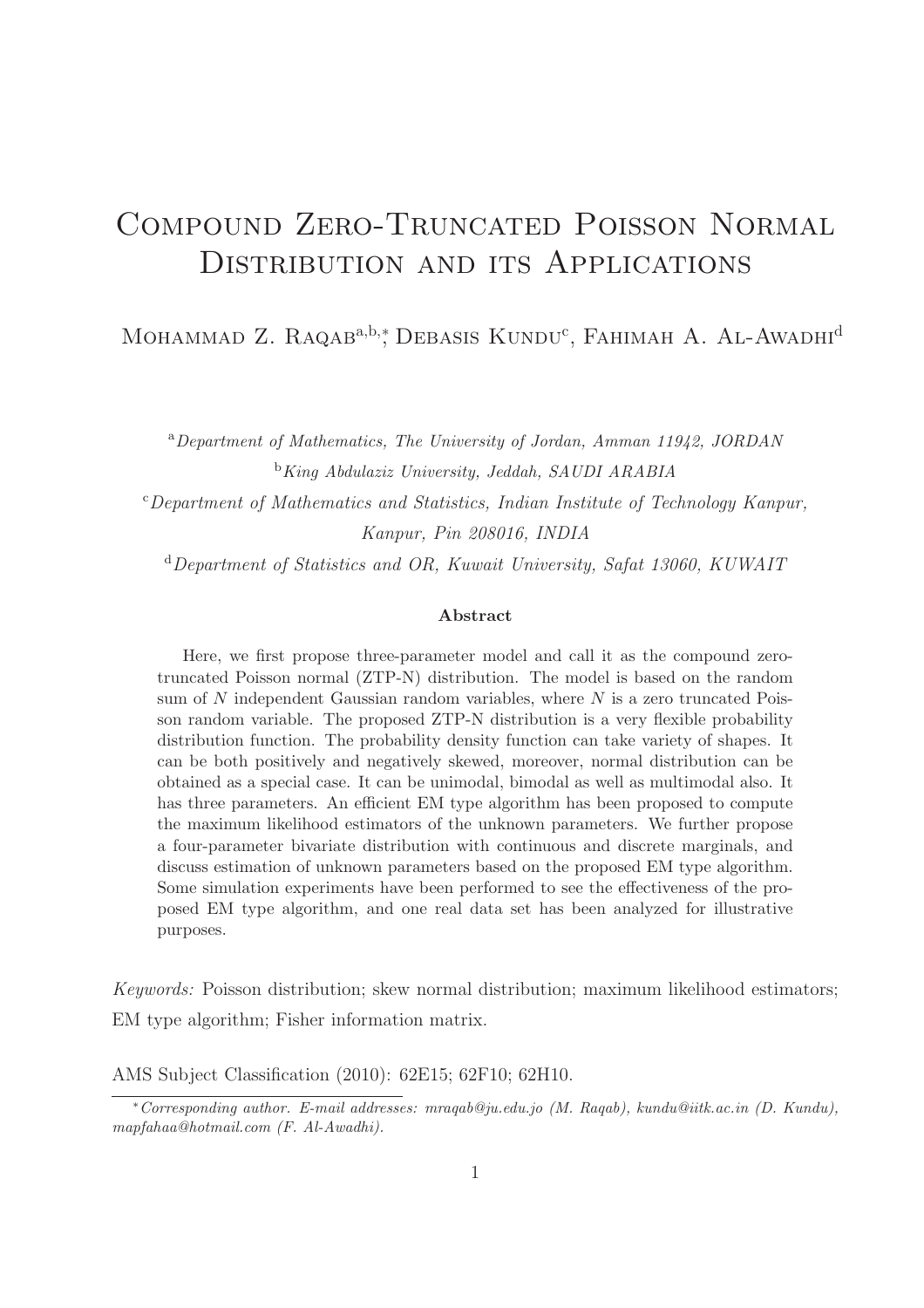### 1 INTRODUCTION

The compound distributions have been used in several studies, including risk measurement, capital allocation and aggregate claims data. In addition, the compound distributions arise naturally in various queuing models as well as the theory of dams, see for example Willmot and Lin [17]. There are many cases where the classical normal distribution is an inadequate model for risks or losses and some risks also exhibit heavy tails and multimodality. It may be mentioned that the normal and some related distributions have been used quite extensively for analyzing claims data, see for example Kazemi and Noorizadeh [10] and see the references cited therein.

The skew-normal distribution was first introduced by Azzalini [4] as a natural extension of the normal density to accommodate asymmetry. Let us recall that a random variable X is said to have a skew-normal distribution with the skewness parameter  $\lambda \in (-\infty, \infty)$ , if it has the probability density function (PDF)

$$
f_{SN}(x; \lambda) = 2\phi(x)\Phi(\lambda x); \quad -\infty < x < \infty,\tag{1}
$$

where  $\phi(x)$  and  $\Phi(x)$  denote the PDF and cumulative distribution function (CDF) of a standard normal distribution. The location and scale parameters also can be easily incorporated in (1). The PDF in (1) is positively and negatively skewed if  $\lambda > 0$  and  $\lambda < 0$ , respectively. When  $\lambda = 0$ , it coincides with the standard normal PDF. The idea of obtaining the skewed version of a standard normal distribution can be applied to any symmetric distribution. In general if  $g(x)$  is any symmetric PDF defined on  $(-\infty, \infty)$  and  $G(x)$  is its CDF, then for any  $\lambda \in (-\infty, \infty)$ , the PDF

$$
f_{SG}(x; \lambda) = 2g(x)G(\lambda x); \quad -\infty < x < \infty,\tag{2}
$$

is a skewed version of the PDF  $g(x)$ .

For details on some developments on skew-normal distribution and other related distributions, interested readers may refer to Azzalini [5], Jamalizadeh, Behboodian, and Balakrishnan [8], Sharafi and Behboodian [16], Asgharzadeh, Esmaily, and Nadarajah [2] and Asgharzadeh, Esmaily, and Nadarajah [3]. The skew-normal distribution is a very flexible distribution and its PDF can take a variety of shapes, but it cannot have heavy tails or/and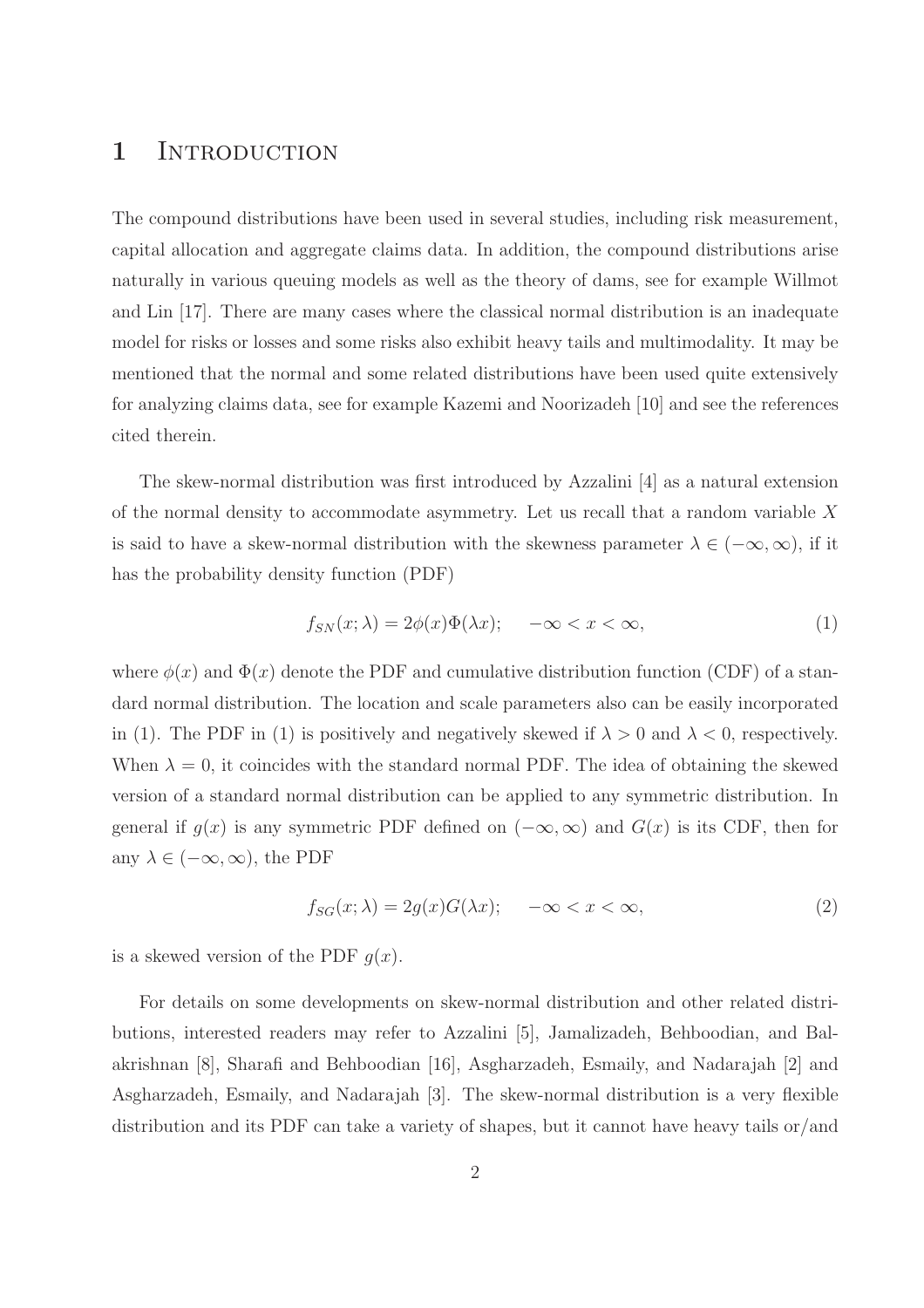multimodality. Moreover, the maximum likelihood estimators (MLEs) may not always exist. It is well known that for any sample size, there is a positive probability that the MLEs will not exist, see for example Pewsey [15], Gupta and Gupta [7] and Kundu [12] in this respect. In fact the same problem exists in general for model (2) also.

The main aim of this paper is to propose a new model which is flexible, it can be both positively and negatively skewed, normal distribution can be obtained as a special case, can have heavy tails and can be multimodal also. We call it as the compound zero truncated Poisson-normal (ZTP-N) distribution with three parameters. It has an absolute continuous distribution function. Moreover, the normal distribution can be obtained as a special case of the compound ZTP-N distribution.

Estimation of the unknown parameters is always a challenging problem. The MLEs of the unknown parameters cannot be obtained in explicit forms, although it always exists. The MLEs can be obtained only by solving three non-linear equations simultaneously. Newton-Raphson method or some of its variants may be used to compute the MLEs, but it has the standard problem of non-convergence or even if it converges it may converge to a local minimum than the global minimum. Moreover, the choice of the initial guesses is also very important. To avoid that problem we have proposed to use an expectation maximization (EM) type algorithm to compute the MLEs in this case as it was originally proposed by Kundu and Nekoukhot [13] in case of discrete missing values. It is observed at each 'E' step the corresponding 'M'-step can be obtained without solving any non-linear equations. Hence, the implementation of the proposed EM type algorithm is very simple and it is very efficient as well. Moreover, using the observed Fisher information matrix as suggested by Louis [14], the confidence intervals of the unknown parameters also can be obtained quite conveniently. We have performed some simulation experiments to see how the proposed EM type algorithm performs and also the analysis of a data set to see how the proposed model behaves, performances are quite satisfactory.

Furthermore, we will define a bivariate distribution which has ZTP-N and Poisson marginals. We call this new distribution as the bivariate zero-truncated Poisson-normal (BZTP-N) distribution with four parameters. The BZTP-N distribution can be used quite effectively to analyze bivariate insurance claim data when one component represents the amount of claims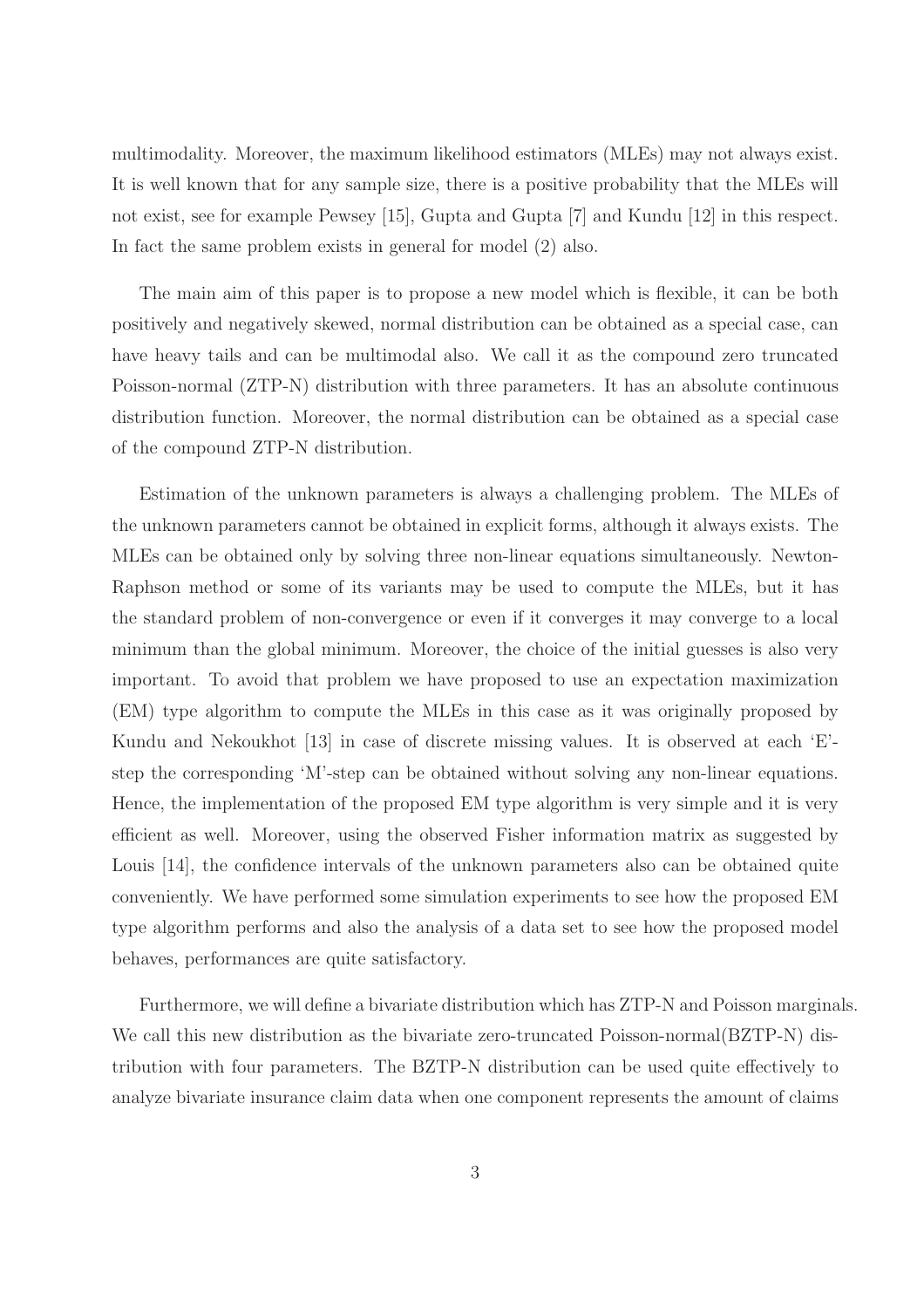and the other component represents the number of claims. Applications of the proposed BZTP-N distribution range from finance to hydrology and climate. We derive different properties of the BZTP-N distribution including marginals and conditional distributions, joint integral transformations, product moment, infinite divisibility, stability with respect to Poisson summation etc. In this case also the MLEs of the unknown parameters cannot be obtained in closed form. We propose an efficient EM type algorithm similar to the previous case, to compute the MLEs of the parameters. One data set has been analyzed for illustrative purposes. Some simulation experiments have also been performed to see the behavior of the proposed EM type algorithm.

The rest of the paper is organized as follows. In Section 2 we define the compound ZTP-N distribution and derive its properties. We also provide the estimation of the unknown parameters of the ZTP-N model in this section. The BZTP-N distribution has been introduced and the estimation procedure of the model parameters is discussed in Section 3. Some simulation experiments have been performed and the results are presented in Section 4. One real data set has been analyzed in Section 5, and finally we conclude the paper in Section 6.

### 2 POISSON SKEW NORMAL DISTRIBUTION

#### 2.1 DEFINITION, CDF, PDF AND MGF

Suppose  $\{X_1, X_2, \ldots\}$  is a sequence of independent identically distributed (i.i.d.) normal random variables with mean  $\mu$  and variance  $\sigma^2$  (N $(\mu, \sigma^2)$ ), M is a Poisson random variable with mean  $\theta$  (Poi( $\theta$ )) and M is independent of  $X_1, X_2, \ldots$  Let us define

$$
M^* \stackrel{d}{=} \{M | M \ge 1\},\tag{3}
$$

here  $\stackrel{d}{=}$  means equal in distribution. Then the random variable

$$
Y = \sum_{i=1}^{M^*} X_i \tag{4}
$$

is said to have a ZTP-N distribution, and it will be denoted by ZTP-N $(\mu, \sigma, \theta)$ . Therefore, ZTP-N distribution can be seen as a random Poisson sum of normal random variables.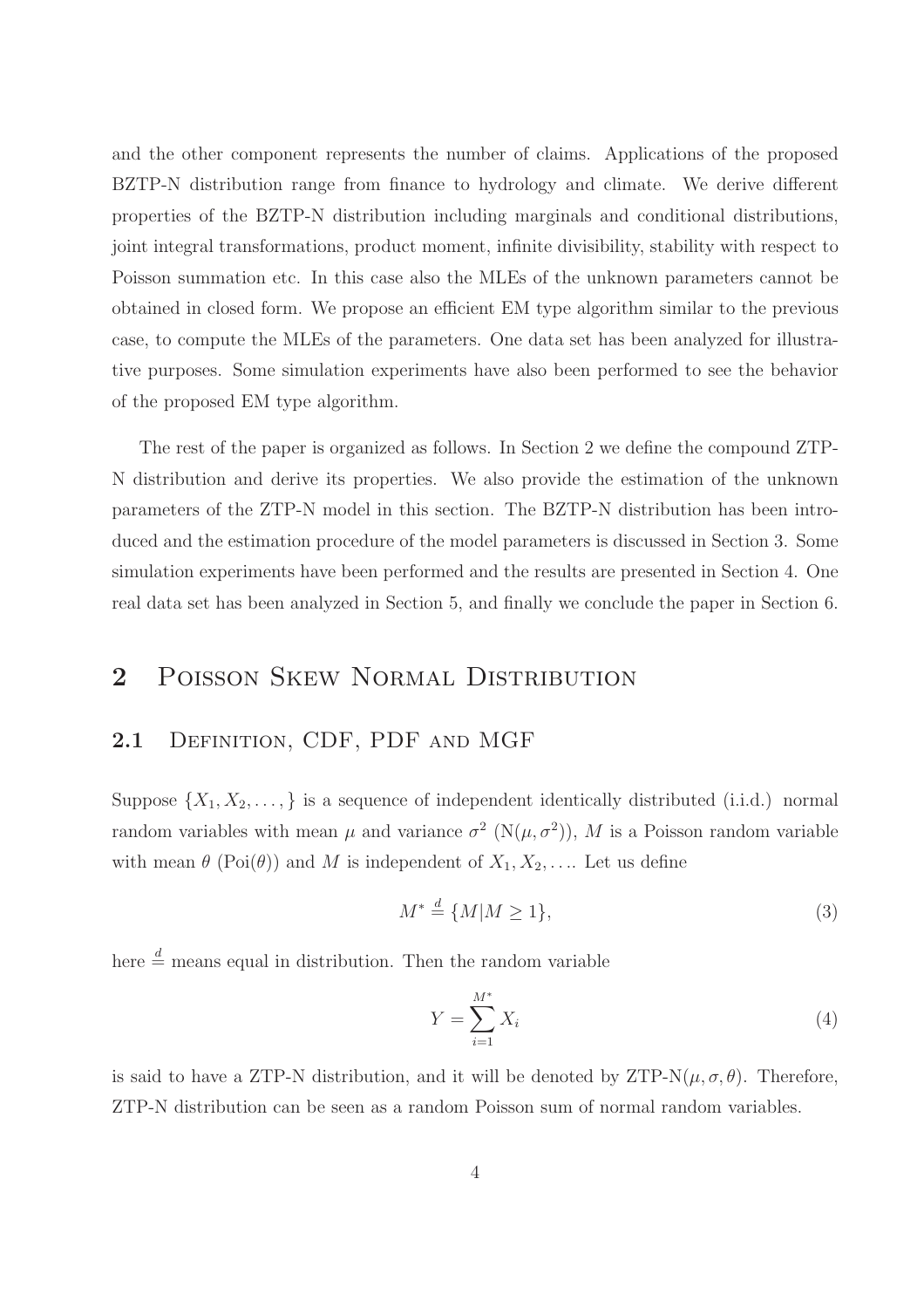Now we would like to derive different properties of the ZTP-N distribution. Observe that

$$
P(Y \le y, M^* = m) = \frac{\theta^m}{m!(e^{\theta} - 1)} \Phi\left(\frac{y - m\mu}{\sigma\sqrt{m}}\right).
$$

Note that

$$
\lim_{\theta \to 0} P(Y \le y, M^* = m) = \begin{cases} \Phi\left(\frac{y-\mu}{\sigma}\right) & \text{if } m = 1\\ 0 & \text{if } m > 1. \end{cases}
$$

The CDF of Y for  $-\infty < y < \infty$ , is given by

$$
F_Y(y) = P(Y \le y) = \sum_{m=1}^{\infty} P(Y \le y, M^* = m) = \sum_{m=1}^{\infty} P(Y \le y | M^* = m) P(M^* = m)
$$

$$
= \frac{1}{e^{\theta} - 1} \sum_{m=1}^{\infty} \Phi\left(\frac{y - m\mu}{\sigma\sqrt{m}}\right) \frac{\theta^m}{m!}.
$$
(5)

The corresponding PDF can be obtained as

$$
f_Y(y) = \frac{d}{dy} F_Y(y) = \frac{1}{\sigma(e^{\theta} - 1)} \sum_{m=1}^{\infty} \phi \left( \frac{y - m\mu}{\sigma \sqrt{m}} \right) \frac{\theta^m}{\sqrt{m m!}}.
$$
 (6)

Hence, from (5), we immediately obtain

$$
\lim_{\theta \to 0} F_Y(y) = \Phi\left(\frac{y - \mu}{\sigma}\right).
$$

It is clear the PDF of a ZTP-N distribution is an infinite mixture of normal PDFs and the weights are truncated Poisson weights. We have provided the plots of the PDFs of the ZTP-N distribution for different parameter values in Figure 1. It can take variety of shapes. It is symmetric if  $\mu = 0$ , for  $\mu$  positive it is positively skewed and for  $\mu < 0$ , it is negatively skewed. It can be multimodal and it can have heavy tails.

It is immediate that the hazard function of ZTP-N distribution is an increasing function for all values of  $\mu$ ,  $\sigma$  and  $\theta$ . It simply follows as the hazard function of a normal distribution is an increasing function, and ZTP-N is an infinite mixture of normal distributions.

Now we derive the moment generating function (MGF) of the proposed ZTP-N distribution. The MGF can be used to compute different moments, and further we derive several properties of a ZTP-N distribution. If Y follows ZTP-N, then the moment generating function of Y can be obtained as

$$
\varphi_Y(t) = P_{M^*}(\varphi_X(t)) = \frac{e^{\theta e^{\mu t + \sigma^2 t^2/2}} - 1}{e^{\theta} - 1}; \quad -\infty < t < \infty.
$$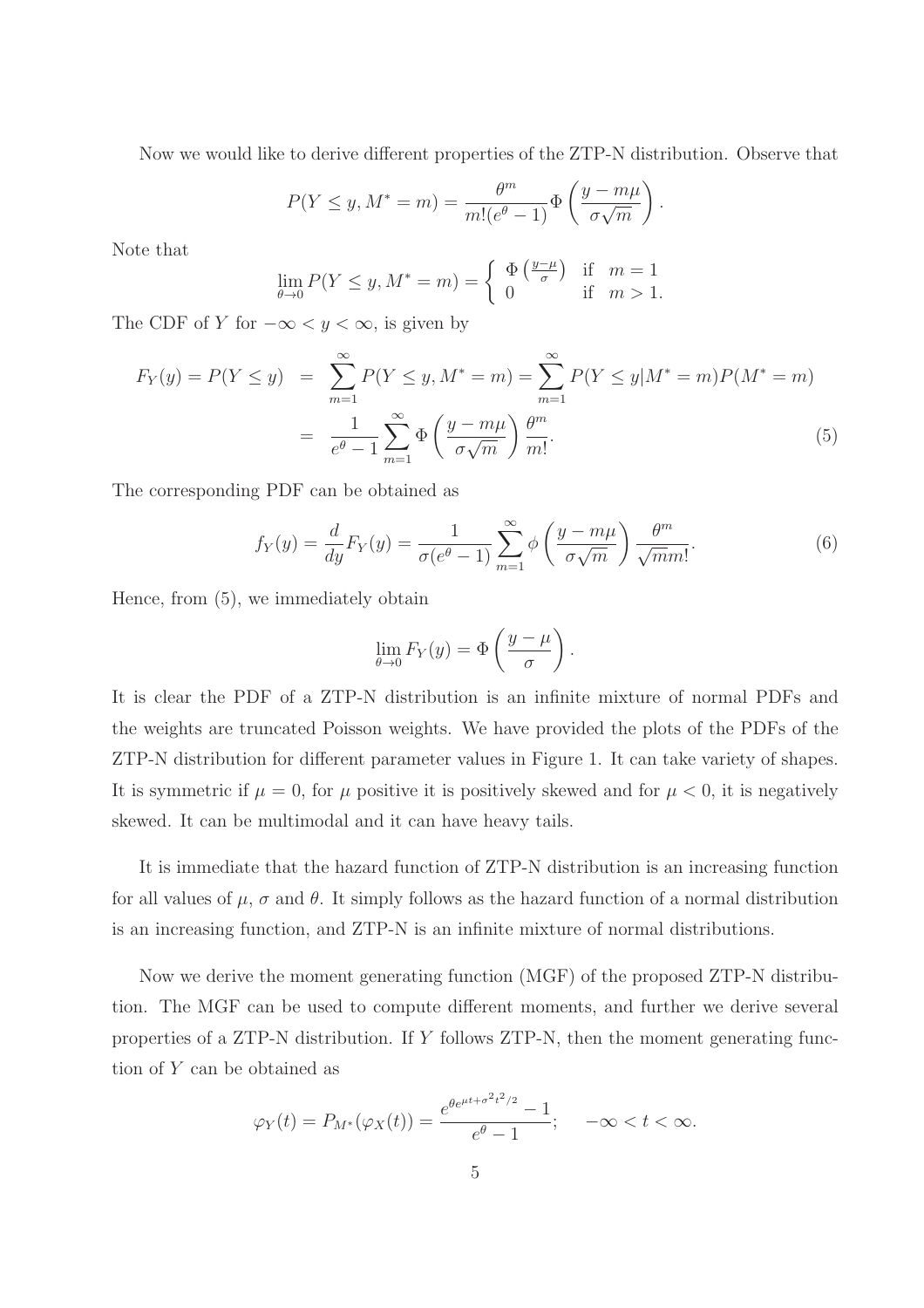

Figure 1: PDF plots of  $PSN(\mu, \sigma, \theta)$  distribution for different parameter values: (a) PSN(0.0,1.0,1.0) (b) (1.0,1.0,1.0) (c) (-5.0, 1.0, 1.0) (d) (10, 1.0, 1.0) (e) (0.0, 1.0,  $(0.001)$  (f)  $(0.0, 1.0, 20.0)$ .

Here,  $P_{M^*}$  denotes the probability generating function of  $M^*$ , as defined in (3) and  $\varphi_X(t)$ denotes the MGF of X, when X follows  $N(\mu, \sigma^2)$ .

Therefore, the mean and variance of  $Y$  can be obtained as

$$
E(Y) = \frac{\theta \mu e^{\theta}}{e^{\theta} - 1}
$$
, and  $Var(Y) = \theta^2 \left( 1 - \frac{1}{(e^{\theta} - 1)^2} \right) \mu^2 + \frac{\theta \sigma^2}{(e^{\theta} - 1)}$ ,

respectively. In general, the  $k$ -th moment of  $Y$  can be expressed as

$$
E(Y^{k}) = \sum_{n^{*}=1}^{\infty} \xi_{k}(n^{*}\mu, n^{*}\sigma^{2}) \frac{(\theta)^{n^{*}}}{n^{*}!(e^{\theta}-1)},
$$

where  $\xi_k(n^*\mu, n^*\sigma^2)$  is the k-th moment of  $N(n^*\mu, n^*\sigma^2)$ , and they are available in Johnson, Kotz, and Balakrishnan (1995). If  $\mu = 0$ , and  $\sigma = 1$ , then

$$
\xi_k(0, n^*) = \begin{cases} 0, & \text{if } k \text{ is odd,} \\ \frac{(2n^*)^{k/2} \Gamma(\frac{k+1}{2})}{\sqrt{\pi}}, & \text{if } k \text{ is even.} \end{cases}
$$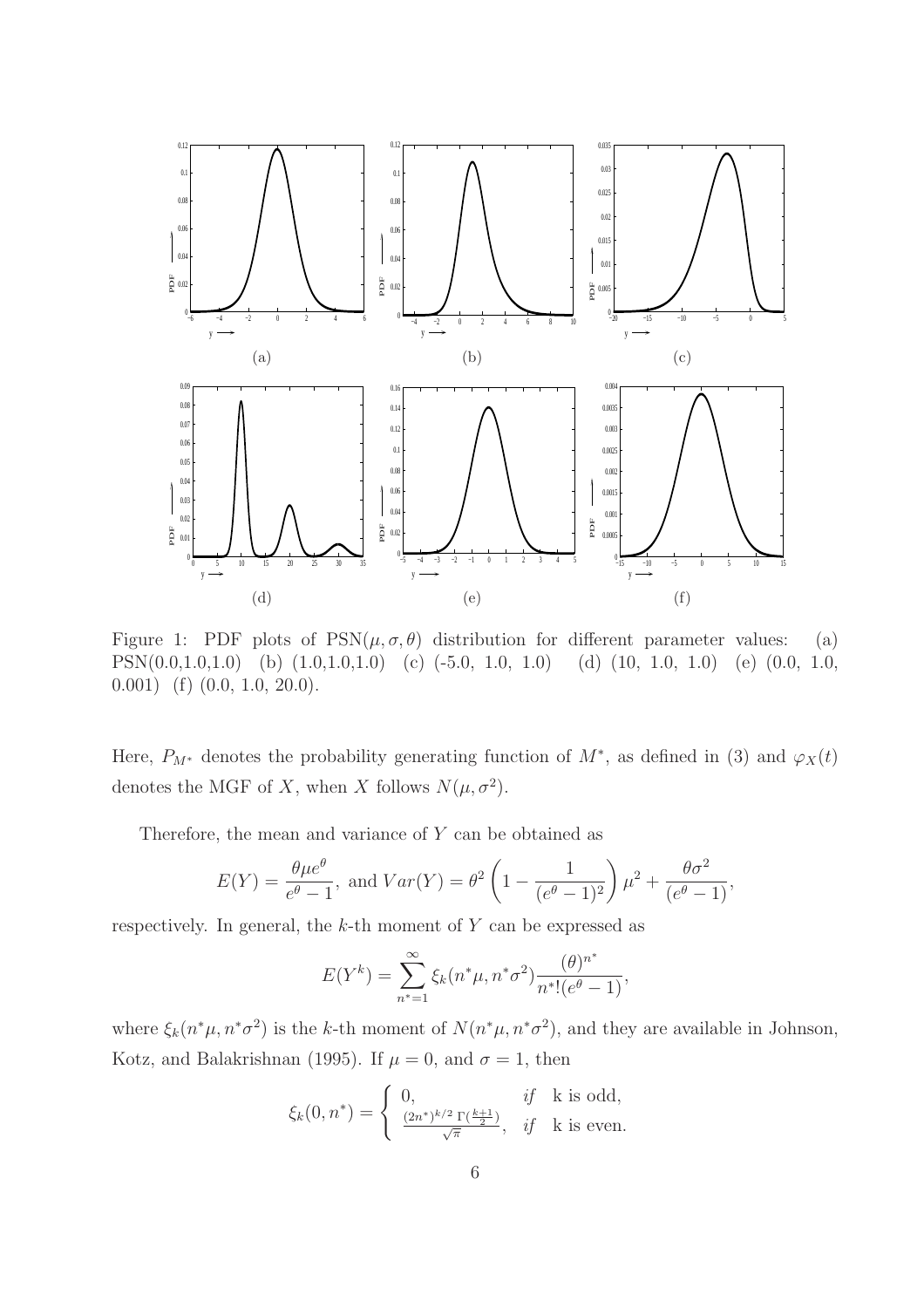The skewness measure of  $Y$  is also derived to be

$$
\gamma_1 = \left[ \left( 1 + \theta - \frac{\theta}{1 - e^{-\theta}} \right) \mu^2 + \sigma^2 \right]^{-3/2} \times \left\{ \left( \frac{\theta}{1 - e^{-\theta}} \right)^{-1/2} \left[ (1 + \theta)^2 \mu^3 + 3(1 + \theta) \mu \sigma^2 + \theta \mu^3 \right] \right. \left. - 3 \left( \frac{\theta}{1 - e^{-\theta}} \right)^{1/2} \mu \left[ \left( 1 + \theta - \frac{\theta}{1 - e^{-\theta}} \right) \mu^2 + \sigma^2 \right] - \left( \frac{\theta}{1 - e^{-\theta}} \right)^{3/2} \mu^3 \right\}.
$$

#### 2.2 DISTRIBUTIONAL PROPERTIES

Now we present different conditional distributional properties and some conditional expectations of the proposed ZTP-N distribution, which may be useful in the implementation of the EM type algorithm, for some goodness of fit and some other purposes.

Consider the following bivariate mixed random variables  $(Y, M^*)$ , where Y and  $M^*$  are same as defined before. First let us consider the following probability for Y for integers  $m \geq n > 0$ .

$$
P(Y \le y, M^* \le n | M^* \le m) = \frac{P(Y \le y, M^* \le n)}{P(M^* \le m)}
$$
  
= 
$$
\frac{1}{\sum_{j=1}^m \theta^j / j!} \sum_{k=1}^n \Phi\left(\frac{y - k\mu}{\sigma \sqrt{k}}\right) \theta^k / k!.
$$

If  $m < n$ , then

$$
P(Y \le y, M^* \le n | M^* \le m) = \frac{P(Y \le y, M^* \le m)}{P(M^* \le m)}
$$
  
= 
$$
\frac{1}{\sum_{j=1}^m \theta^j / j!} \sum_{k=1}^m \Phi\left(\frac{y - k\mu}{\sigma\sqrt{k}}\right) \theta^k / k! = P(Y \le y | M^* \le m).
$$

For any integer  $n>0,$  and for  $x\geq y$ 

$$
P(Y \le y, M^* \le n | Y \le x) = \frac{P(Y \le y, M^* \le n)}{P(Y \le x)}
$$
  
= 
$$
\frac{1}{\sum_{j=1}^{\infty} \Phi\left(\frac{x - j\mu}{\sigma\sqrt{j}}\right) \theta^j / j!} \sum_{k=1}^n \Phi\left(\frac{y - k\mu}{\sigma\sqrt{k}}\right) \theta^k / k!.
$$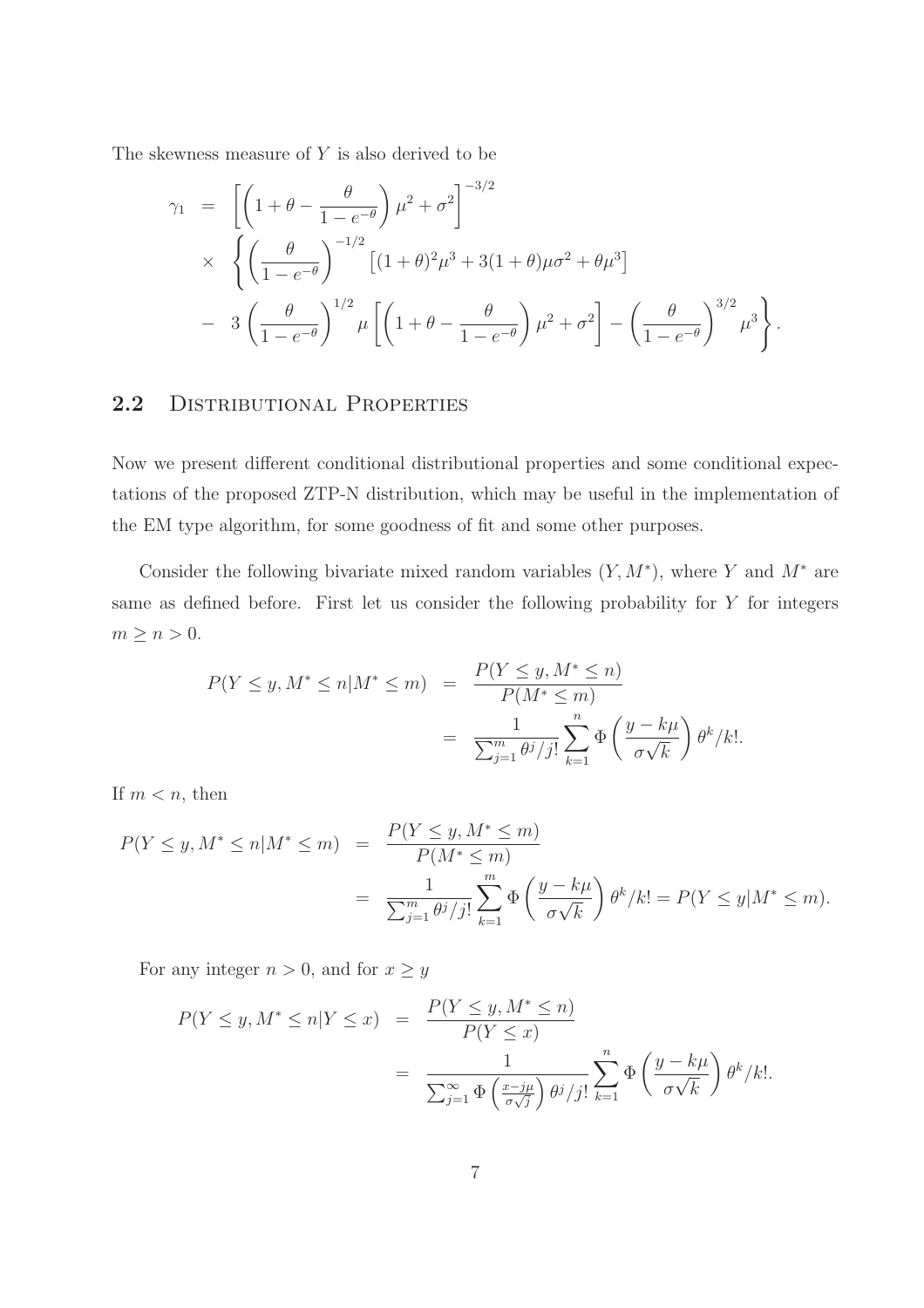Similarly, for any integer  $m > 0$  and for real  $y \geq x$ ,

$$
P(Y \le y, M^* \le n | Y \le x) = \frac{P(Y \le x, M^* \le n)}{P(Y \le x)}
$$
  
= 
$$
\frac{1}{\sum_{j=1}^{\infty} \Phi\left(\frac{x - j\mu}{\sigma\sqrt{j}}\right) \theta^j / j!} \sum_{k=1}^n \Phi\left(\frac{x - k\mu}{\sigma\sqrt{k}}\right) \theta^k / k!
$$
  
= 
$$
P(M^* \le n | Y \le x).
$$

From the joint distribution of  $(Y, M^*)$ , we can obtain

$$
P(M^* \le m | Y \le y) = \frac{1}{\sum_{j=1}^{\infty} \Phi\left(\frac{x - j\mu}{\sigma\sqrt{j}}\right) \theta^j / j!} \sum_{k=1}^m \Phi\left(\frac{x - k\mu}{\sigma\sqrt{k}}\right) \theta^k / k!.
$$
 (7)

The conditional probability mass function (PMF) of  $M^*$  given  $Y = y$  is given by

$$
P(M^* = m|Y = y) = \frac{\frac{\theta^m}{m!} \phi\left(\frac{y - m\mu}{\sigma\sqrt{m}}\right)}{\sum_{k=1}^{\infty} \frac{\theta^k}{\sigma\sqrt{k}k!} \phi\left(\frac{y - k\mu}{\sigma\sqrt{k}}\right)}
$$
(8)

Hence

$$
E(M^*|Y=y) = \frac{\sum_{m=1}^{\infty} \frac{\theta^m}{(m-1)!} \phi\left(\frac{y-m\mu}{\sigma\sqrt{m}}\right)}{\sum_{k=1}^{\infty} \frac{\theta^k}{\sigma\sqrt{k}k!} \phi\left(\frac{y-k\mu}{\sigma\sqrt{k}}\right)}
$$
(9)

and

$$
E(1/M^*|Y=y) = \frac{\sum_{m=1}^{\infty} \frac{\theta^m}{m \, m!} \phi\left(\frac{y - m\mu}{\sigma\sqrt{m}}\right)}{\sum_{k=1}^{\infty} \frac{\theta^k}{\sigma\sqrt{k}k!} \phi\left(\frac{y - k\mu}{\sigma\sqrt{k}}\right)}
$$
(10)

#### 2.3 Maximum Likelihood Estimators

In this section we discuss about the maximum likelihood estimators (MLEs) of the unknown parameters based on a random sample  $\{y_1, \ldots, y_n\}$  from a ZTP-N $(\mu, \sigma, \theta)$ . The MLEs of the unknown parameters can be obtained by maximizing the log-likelihood function

$$
l(\mu, \sigma, \theta) = \sum_{i=1}^{n} \ln f_{Y}(y_i; \mu, \sigma, \theta), \qquad (11)
$$

here  $f_Y(y; \mu, \sigma, \theta)$  is the right hand side of (6). The normal equations can be obtained and they will be non-linear in nature. Clearly, they cannot be obtained in explicit forms,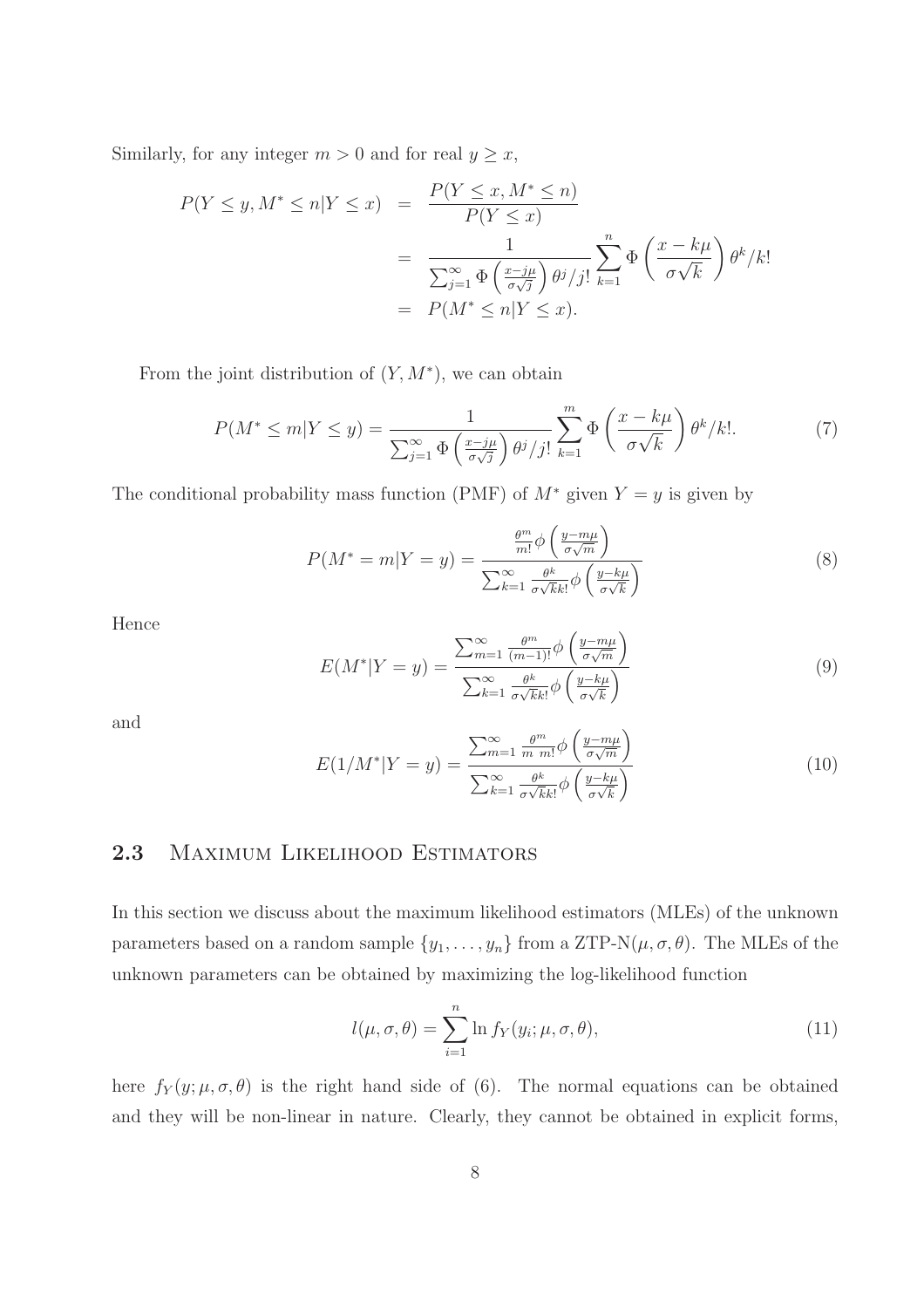they need to be solved by solving three non-linear equations simultaneously. The standard Newton-Raphson method or some of its variants may be used to solve these non-linear equations. But it is well known that the Newton-Raphson method requires a very good choice of the initial guesses otherwise it may not converge, moreover even when it converges it may converge to a local maximum rather than the global maximum. To avoid that problem we propose to use the EM type algorithm which can be incorporated quite easily in this case. We treat this problem as a missing value problem. It is assumed that the complete sample is of the form  $\{(y_1, m_1), \ldots, (y_n, m_n)\}\$ from  $(Y, M^*)$ . But we observe only  $\{y_1, \ldots, y_n\}$  and  $m_1, \ldots, m_n$  are missing observations. Therefore, the following EM type algorithm can be used to compute the MLEs of the unknown parameters. Suppose at the k-th stage of the algorithm the estimates of  $\mu$ ,  $\sigma$  and  $\theta$  are  $\mu^{(k)}$ ,  $\sigma^{(k)}$  and  $\theta^{(k)}$ , respectively. Let us write  $\Theta^{(k)} = (\mu^{(k)}, \sigma^{(k)}, \theta^{(k)}).$ 

Now at the 'E'-step we need to obtain the 'pseudo' log-likelihood function, and it can be written as

$$
l_{pseudo}(\Theta|\Theta^{(k)}) = -n \ln \sigma - \frac{1}{2\sigma^2} \sum_{i=1}^n \frac{1}{m_i^{(k)}} (y_i - m_i^{(k)}\mu)^2 + \left(\sum_{i=1}^n m_i^{(k)}\right) \ln \theta - n \ln \left(e^{\theta} - 1\right). \tag{12}
$$

Here  $m_i^{(k)}$  $i<sup>(k)</sup>$  is the missing  $m<sub>i</sub>$  value at the k-th stage and in the traditional EM algorithm, the choice of  $m_i^{(k)}$  $i^{(\kappa)}$  is

$$
m_i^{(k)} = \frac{\sum_{m=1}^{\infty} \frac{(\theta^{(k)})^m}{(m-1)!} \phi\left(\frac{y - m\mu^{(k)}}{\sigma^{(k)}\sqrt{m}}\right)}{\sum_{j=1}^{\infty} \frac{(\theta^{(k)})^j}{\sigma^{(k)}\sqrt{j}j!} \phi\left(\frac{y - j\mu^{(k)}}{\sigma^{(k)}\sqrt{j}}\right)}.
$$
(13)

Note that (13) is obtained from (9) by replacing  $\mu$ ,  $\sigma$  and  $\theta$  with  $\mu^{(k)}$ ,  $\sigma^{(k)}$  and  $\theta^{(k)}$ , respectively. There are two problems associated with it. First of all,  $m_i^{(k)}$  $i^{(k)}$  as defined in (13) need not be an integer, and secondly, it involves computing two infinite series. To avoid that problem Kundu and Nekoukhou [13] proposed to use the following  $m_i^{(k)}$  $i^{(k)}$  at the 'E'-step for a discrete missing value:

$$
m_i^{(k)} = \arg \max_{m} P(M^* = m | Y = y_i, \Theta^{(k)}).
$$
 (14)

Note that  $P(M^* = m | Y = y_i, \Theta^{(k)})$  is obtained from the expression (8) by replacing  $\mu$ ,  $\sigma$  and  $\theta$  by  $\mu^{(k)}$ ,  $\sigma^{(k)}$  and  $\theta^{(k)}$ , respectively. Hence,  $m_i^{(k+1)}$  $\binom{k+1}{i}$ , will be always a positive integer. Here,  $m_i^{(k)}$  $i<sub>i</sub>$  is the maximum likelihood predictor rather than the expected predictor. It is observed by extensive simulations that it is very efficient and it converges to the MLEs quite quickly.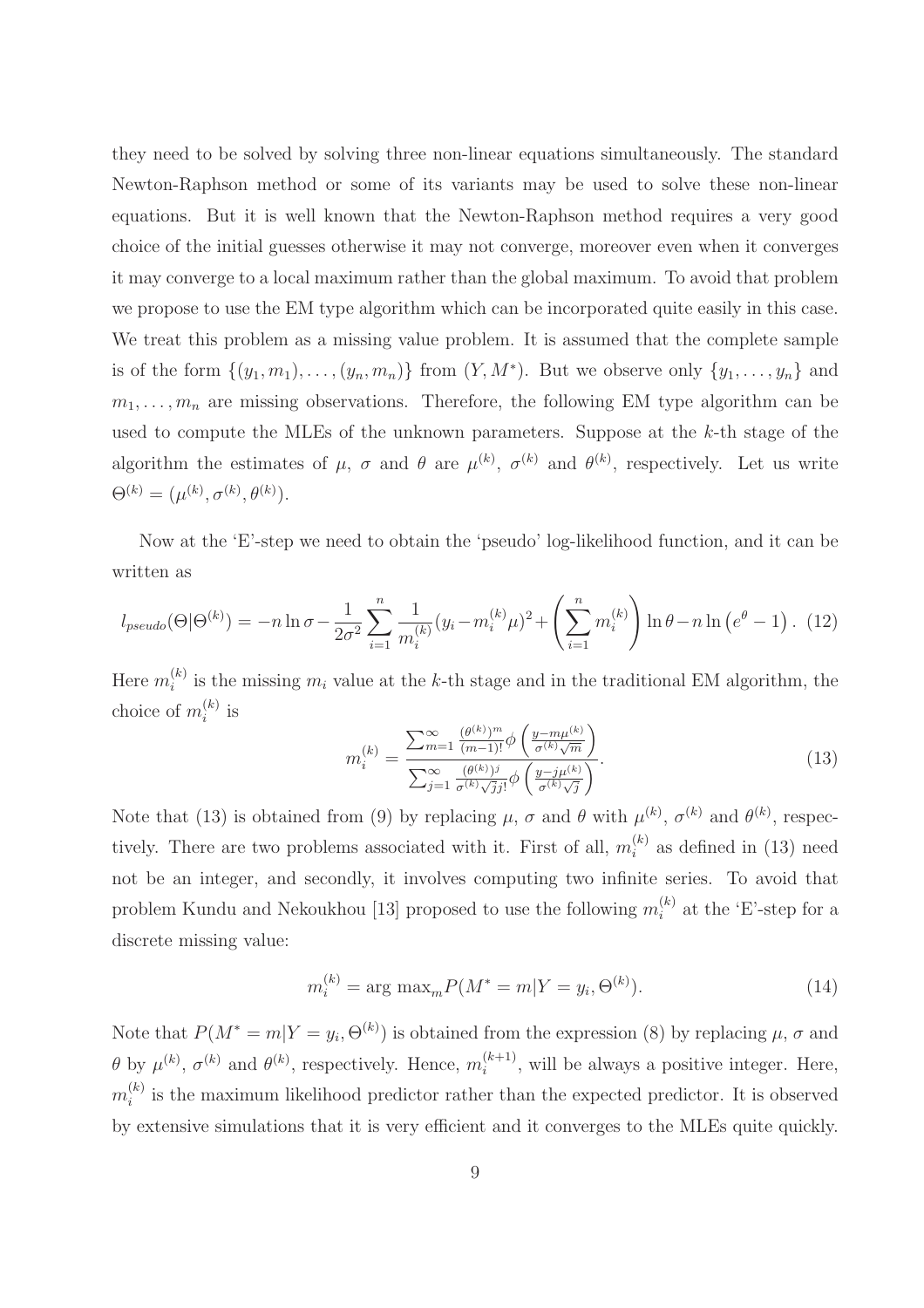Now at the 'M'-step we can obtain  $\Theta^{(k+1)}$  as

$$
\Theta^{(k+1)} = \arg \max_{\Theta} l_{pseudo}(\Theta | \Theta^{(k)}).
$$

Hence, it can be easily seen that

$$
\mu^{(k+1)} = \frac{\sum_{i=1}^{n} y_i}{\sum_{i=1}^{n} m_i^{(k)}} \quad \text{and} \quad \sigma^{(k+1)} = \sqrt{\frac{1}{n} \sum_{i=1}^{n} \frac{1}{m_i^{(k)}} (y_i - m_i^{(k)} \mu^{(k)})^2},\tag{15}
$$

and  $\theta^{(k+1)}$  is obtained by maximizing the profile 'pseudo' log-likelihood function, namely,

$$
g(\theta) = \left(\sum_{i=1}^{n} m_i^{(k)}\right) \ln \theta - n \ln \left(e^{\theta} - 1\right)
$$
 (16)

with respect to  $\theta$ . It can be easily shown that for  $\sum_{n=1}^n$  $i=1$  $m_i^{(k)} > n, g(\theta)$  has a unique maximum and it can obtained as the solution of the non-linear equation

$$
g'(\theta) = \left(\sum_{i=1}^{n} m_i^{(k)}\right) \frac{1}{\theta} - \frac{ne^{\theta}}{e^{\theta} - 1} = 0.
$$
 (17)

Now at the last step of the EM type algorithm using the method of Louis [14] it is possible to obtain the approximate confidence intervals of the unknown parameters. For completeness purposes, we provide the observed Fisher information matrix which can be used to obtain the approximate confidence intervals of the unknown parameters. Now, the log-likelihood of the complete data is

$$
l_c(\mu, \sigma, \theta) = -n \ln \sigma - \frac{1}{2\sigma^2} \sum_{i=1}^n \frac{1}{m_i} (y_i - m_i \mu)^2 + \left( \sum_{i=1}^n m_i \right) \ln \theta - n \ln \left( e^{\theta} - 1 \right). \tag{18}
$$

.

The observed Fisher information matrix can be written in the following form:

$$
\mathbf{I}_{obs} = \mathbf{B} - \mathbf{S}\mathbf{S}^T
$$

Here  $\mathbf{B} = ((b_{ij}))$  is the Hessian matrix and  $\mathbf{S} = ((s_i))$  is the gradient vector, i.e.

$$
\mathbf{B} = \begin{bmatrix} \frac{\partial^2 l_c}{\partial \mu^2} & \frac{\partial^2 l_c}{\partial \mu \partial \sigma} & \frac{\partial^2 l_c}{\partial \mu \partial \theta} \\ \frac{\partial^2 l_c}{\partial \sigma \partial \mu} & \frac{\partial^2 l_c}{\partial \sigma^2} & \frac{\partial^2 l_c}{\partial \sigma \partial \theta} \\ \frac{\partial^2 l_c}{\partial \theta \partial \mu} & \frac{\partial^2 l_c}{\partial \theta \partial \sigma} & \frac{\partial^2 l_c}{\partial \theta^2} \end{bmatrix}, \text{ and } \mathbf{S} = \begin{bmatrix} \frac{\partial l_c}{\partial \mu} & \frac{\partial l_c}{\partial \sigma} & \frac{\partial l_c}{\partial \theta} \\ \frac{\partial l_c}{\partial \mu} & \frac{\partial l_c}{\partial \theta} & \frac{\partial l_c}{\partial \theta} \end{bmatrix}^T,
$$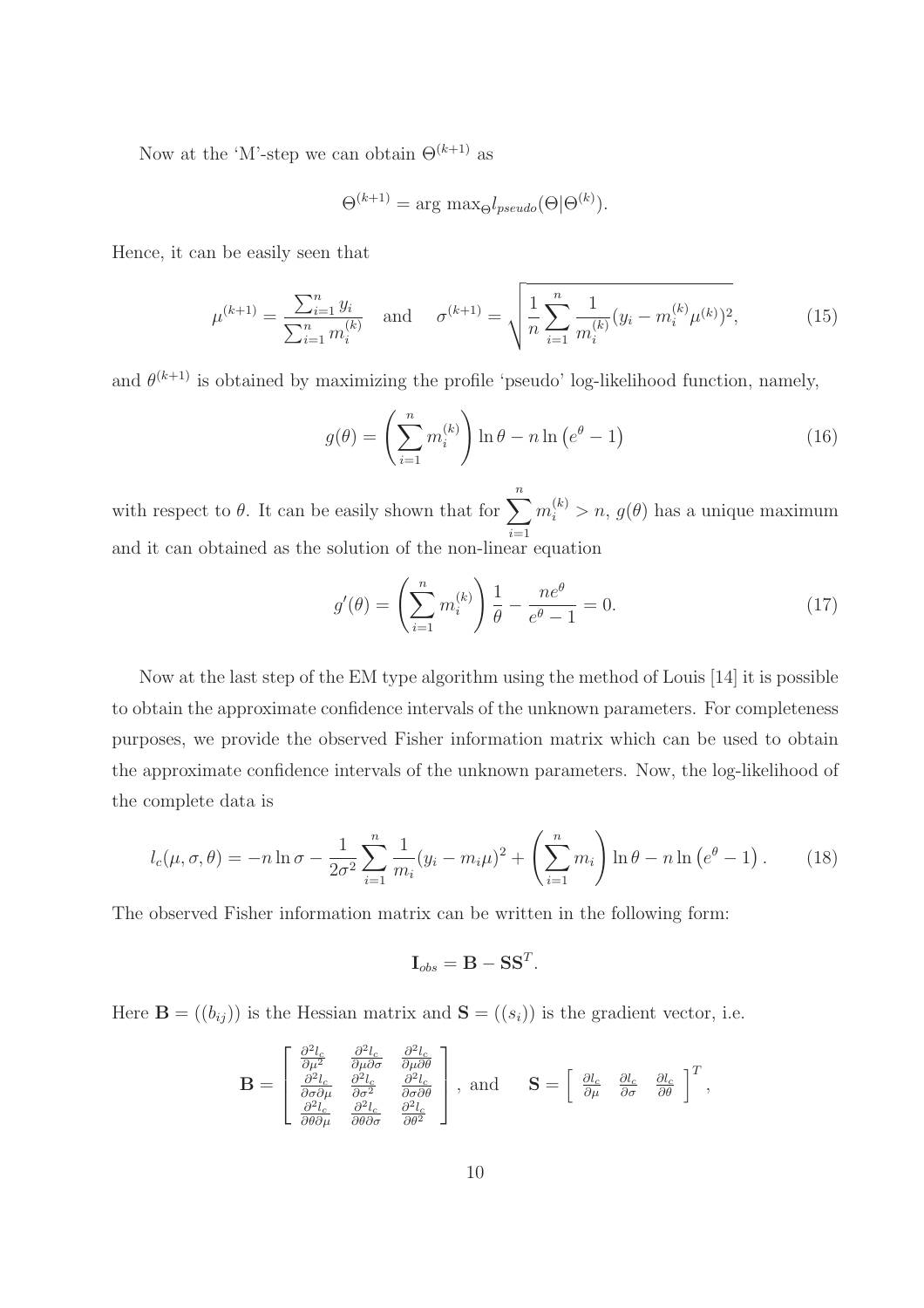with

$$
\frac{\partial^2 l_c}{\partial \mu^2} = -\frac{1}{\sigma^2} \sum_{i=1}^n m_i, \quad \frac{\partial^2 l_c}{\partial \mu \partial \sigma} = -\frac{2}{\sigma^3} \sum_{i=1}^n (y_i - m_i \mu), \quad \frac{\partial^2 l_c}{\partial \mu \partial \theta} = 0,
$$
  

$$
\frac{\partial^2 l_c}{\partial \sigma^2} = \frac{n}{\sigma^2} - \frac{3}{\sigma^4} \sum_{i=1}^n \frac{1}{m_i} (y_i - m_i \mu)^2, \quad \frac{\partial^2 l_c}{\partial \sigma \partial \theta} = 0,
$$
  

$$
\frac{\partial^2 l_c}{\partial \theta^2} = -\frac{\sum_{i=1}^n m_i}{\theta^2} + \frac{ne^{-\theta}}{(1 - e^{-\theta})^2},
$$
  

$$
\frac{\partial l_c}{\partial \mu} = \frac{1}{\sigma^2} \sum_{i=1}^n (y_i - m_i \mu), \quad \frac{\partial l_c}{\partial \sigma} = -\frac{n}{\sigma} + \frac{1}{\sigma^3} \sum_{i=1}^n \frac{1}{m_i} (y_i - m_i \mu)^2, \quad \frac{\partial l_c}{\partial \theta} = \frac{\sum_{i=1}^n m_i}{\theta} - \frac{n}{1 - e^{-\theta}}.
$$

Note that once the observed Fisher information matrix is obtained, then based on the asymptotic normality results the approximate confidence intervals of the unknown parameters can be readily obtained.

## 3 Bivariate ZTP-N Distribution

In this section we propose a new bivariate model with zero truncated Poisson and ZTP-N as marginals. The motivation of the proposed bivariate distribution came from Barreto-Souza [6] and Kozubowski, Anorska, Podgórki [11]. The proposed bivariate distribution can be defined as follows. Suppose  $\{X_1, X_2, \ldots\}$  is a sequence of i.i.d. normal random variables with mean  $\mu$  and variance  $\sigma^2$ . N is Poisson random variable with mean  $\lambda$  and it is independent of  $X_i$ 's. Suppose M is a random variable defined as follows:  $\{M|N=n\}$  is a binomial random variable with parameter n and p, for  $n \geq 0$  and  $0 < p < 1$ . Consider a new bivariate random model as follows:

$$
(Z, K) \stackrel{d}{=} \{ (S_M, N) | M \ge 1 \}. \tag{19}
$$

Here  $\stackrel{d}{=}$  means equal in distribution and

$$
S_M = \sum_{i=1}^M X_i.
$$

Here,  $N$  is observed, but  $M$  is not observed. We call this new distribution as the BZTP-N distribution.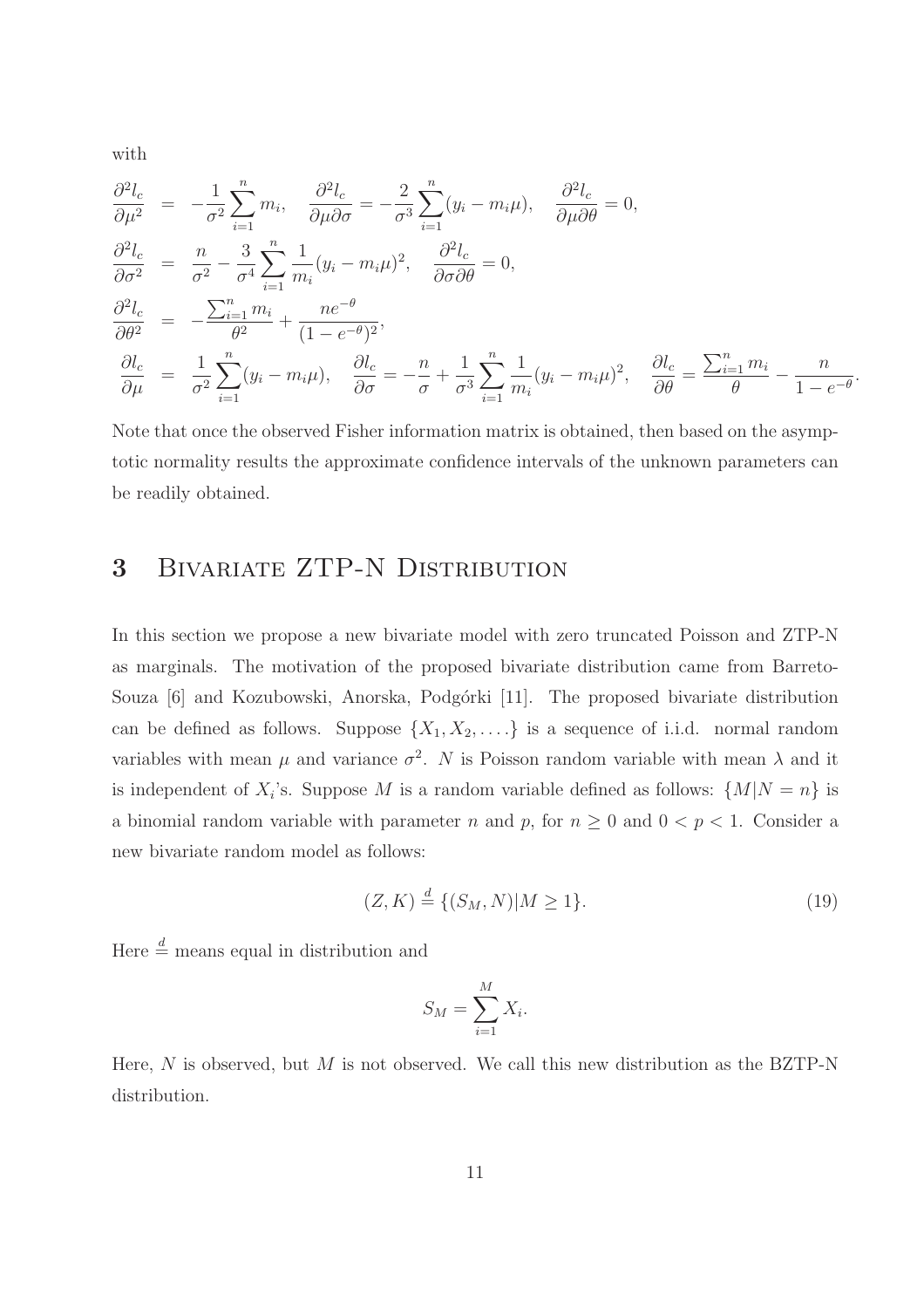Now first we provide the joint and marginal distributions of the above BZTP-N distribution. The joint cumulative distribution function of  $(Z, K)$  for  $-\infty < z < \infty$  and for  $k = 1, 2, ...,$  is

$$
P(Z \le z, K \le k) = P(S_M \le z, N \le k | M \ge 1) = \sum_{n=1}^{k} P(S_M \le z, N = n | M \ge 1)
$$
  
= 
$$
\frac{1}{1 - e^{-\theta}} \sum_{n=1}^{k} P(S_M \le z, N = n, M \ge 1)
$$
  
= 
$$
\frac{1}{1 - e^{-\theta}} \sum_{n=1}^{k} \sum_{m=1}^{n} P(S_M \le z, N = n, M = m)
$$
  
= 
$$
\frac{1}{1 - e^{-\theta}} \sum_{n=1}^{k} \sum_{m=1}^{n} P(S_M \le z | N = n, M = m) P(M = m | N = n) P(N = n)
$$
  
= 
$$
\frac{1}{1 - e^{-\theta}} \sum_{n=1}^{k} \sum_{m=1}^{n} \Phi\left(\frac{(z - m\mu)}{\sigma\sqrt{m}}\right) {n \choose m} p^m (1 - p)^{n - m} \frac{e^{-\lambda} \lambda^n}{n!}.
$$
 (20)

Hence, we also have for  $k = 1, 2, \dots$ ,

$$
P(Z \le z, K = k) = \frac{1}{1 - e^{-\theta}} \sum_{m=1}^{k} \Phi\left(\frac{(z - m\mu)}{\sigma\sqrt{m}}\right) {k \choose m} p^{m} (1 - p)^{k - m} \frac{e^{-\lambda} \lambda^{k}}{k!}.
$$
 (21)

The marginal CDF of Z for  $-\infty < z < \infty$  when  $\theta = \lambda p$ , can be obtained as

$$
P(Z \le z) = \sum_{k=1}^{\infty} P(Z \le z, K = k)
$$
  
= 
$$
\frac{1}{1 - e^{-\theta}} \sum_{k=1}^{\infty} \sum_{m=1}^{k} \Phi\left(\frac{(z - m\mu)}{\sigma\sqrt{m}}\right) {k \choose m} p^m (1 - p)^{k-m} \frac{e^{-\lambda} \lambda^k}{k!}
$$
  
= 
$$
\frac{1}{1 - e^{-\theta}} \sum_{m=1}^{\infty} \sum_{k=m}^{\infty} \Phi\left(\frac{(z - m\mu)}{\sigma\sqrt{m}}\right) {k \choose m} p^m (1 - p)^{k-m} \frac{e^{-\lambda} \lambda^k}{k!}
$$
  
= 
$$
\frac{1}{1 - e^{-\theta}} \sum_{m=1}^{\infty} \frac{e^{-\lambda} \theta^m}{m!} \Phi\left(\frac{(z - m\mu)}{\sigma\sqrt{m}}\right) \sum_{j=0}^{\infty} \frac{\lambda^j (1 - p)^j}{j!}
$$
  
= 
$$
\frac{1}{1 - e^{-\theta}} \sum_{m=1}^{\infty} \Phi\left(\frac{(z - m\mu)}{\sigma\sqrt{m}}\right) \frac{e^{-\theta} \theta^m}{m!}
$$
  
= 
$$
\frac{1}{e^{\theta} - 1} \sum_{m=1}^{\infty} \Phi\left(\frac{(z - m\mu)}{\sigma\sqrt{m}}\right) \frac{\theta^m}{m!}
$$
(22)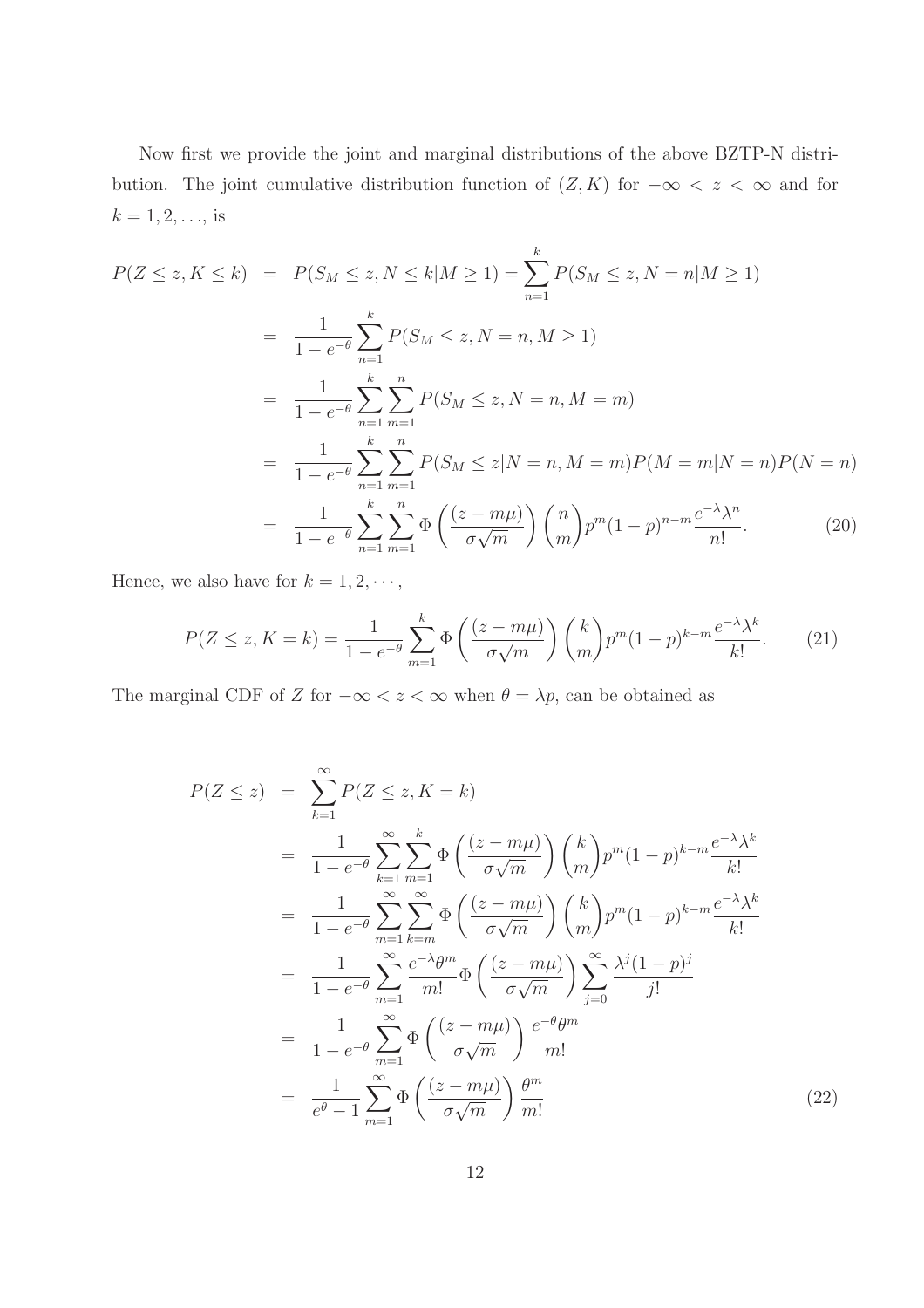Therefore, as expected  $Z \sim \text{ZTPN}(\mu, \sigma, \theta)$ . Moreover, using (21) the PMF of K for  $k =$  $1, 2, \dots$ , can be obtained as

$$
P(K=k) = \frac{1}{1 - e^{-\theta}} \sum_{m=1}^{k} {k \choose m} p^{m} (1-p)^{k-m} \frac{e^{-\lambda} \lambda^{k}}{k!}
$$

$$
= \frac{e^{-\lambda} \lambda^{k}}{k! (1 - e^{-\theta})} \sum_{m=1}^{k} {k \choose m} p^{m} (1-p)^{k-m}
$$

$$
= \frac{e^{-\lambda}}{k! (1 - e^{-\theta})} (\lambda^{k} - (\lambda - \theta)^{k}). \tag{23}
$$

It can be easily verified that  $\sum_{n=1}^{\infty}$  $k=1$  $P(K = k) = 1$ . Note that if  $\lambda = \theta$ , i.e.  $p = 1$ , then

$$
P(K = k) = \frac{e^{-\lambda} \lambda^k}{k! (1 - e^{-\lambda})},
$$

a truncated Poisson with parameter  $\lambda$ . It may be mentioned that  $p = 1$  indicates that  ${M = N|N = n}.$ 

The conditional CDF of Z given K can be obtained for  $-\infty < z < \infty$ , as

$$
P(Z \le z|K = k) = \frac{1}{\lambda^k - (\lambda - \theta)^k} \sum_{m=1}^k \Phi\left(\frac{z - m\mu}{\sigma\sqrt{m}}\right) {k \choose m} \theta^m (\lambda - \theta)^{k - m}
$$

$$
= \frac{1}{1 - (1 - p)^k} \sum_{m=1}^k \Phi\left(\frac{z - m\mu}{\sigma\sqrt{m}}\right) {k \choose m} p^m (1 - p)^{k - m} \tag{24}
$$

and the conditional PDF of  $Z$  given  $K$  is

$$
f_{Z|K=k}(z) = \frac{d}{dz}P(Z \le z|K=k) = \frac{1}{\lambda^k - (\lambda - \theta)^k} \sum_{m=1}^k \frac{1}{\sigma\sqrt{m}} \phi\left(\frac{z - m\mu}{\sigma\sqrt{m}}\right) {k \choose m} \theta^m (\lambda - \theta)^{k-m}
$$

$$
= \frac{1}{1 - (1 - p)^k} \sum_{m=1}^k \frac{1}{\sigma\sqrt{m}} \phi\left(\frac{z - m\mu}{\sigma\sqrt{m}}\right) {k \choose m} p^m (1 - p)^{k - m}.
$$
(25)

From (24) it easily follows that the conditional distribution of  $Z|K = k$  has the following representation

$$
\{Z|K=k\} \stackrel{d}{=} \sum_{i=1}^{M} V_i,
$$
\n(26)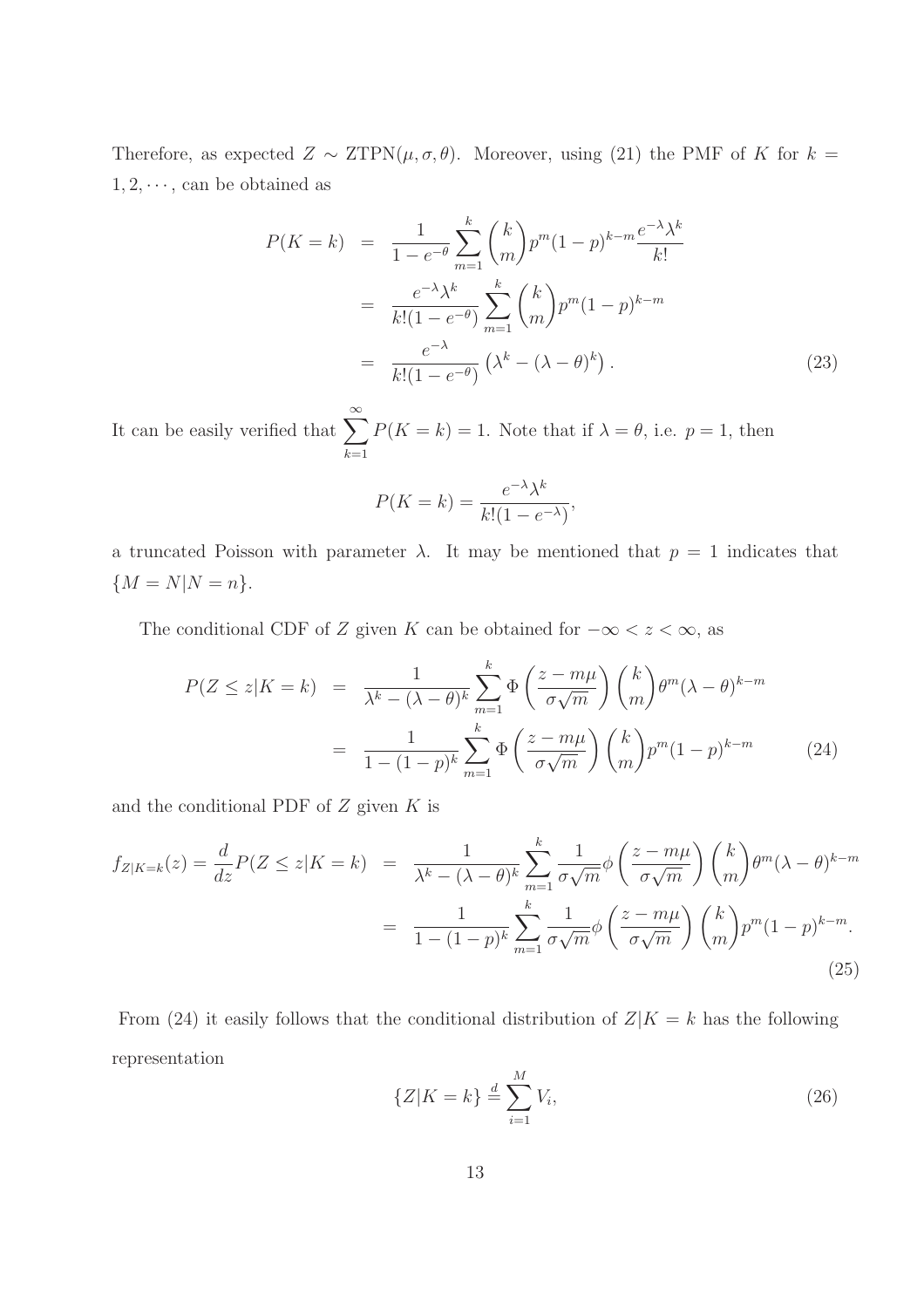here  $V_1, \ldots, V_k$  are i.i.d.  $N(\mu, \sigma^2)$  and M is a binomial random variable with parameters k and  $p$  and it is truncated at 0. Moreover,  $Z_i$ 's and  $M$  are independently distributed.

Using the above (26) representation, the joint MGF of Z and K for  $-\infty < t, s < \infty$  can be obtained for

$$
c = \left(1 - p + pe^{\mu s + \frac{\sigma^2 s^2}{2}}\right),
$$

as follows:

$$
\varphi_{Z,K}(s,t) = E_{Z,K}e^{sZ+tK} = E_{K}E_{Z|K}e^{sZ+tK}
$$
  
=  $E_{K}\left\{\frac{e^{tK}}{1-(1-p)^{K}}\left(c^{K}-(1-p)^{K}\right)\right\}$   
=  $\frac{e^{-\lambda}}{1-e^{\theta}}\sum_{k=1}^{\infty}\left\{\frac{\lambda^{k}}{1-(1-p)^{k}}\left(c^{k}-(1-p)^{k}\right)\right\}\frac{1}{k!}.$ 

Although, the joint MGF of  $Z$  and  $K$  cannot be obtained in closed form, the MGF of  $K$  can be obtained quite conveniently for  $-\infty < t < \infty$ , and it is

$$
M_K(t) = \frac{e^{-\lambda}}{1 - e^{-\theta}} \left[ e^{\lambda e^t} - e^{(\lambda - \theta)e^t} \right].
$$
 (27)

Hence, the first two moments of  $K$  can be obtained as

$$
E(K) = \lambda + \frac{\theta}{e^{\theta} - 1}
$$
  

$$
E(K^{2}) = \lambda + \lambda^{2} + \frac{\theta(1 + 2\lambda - \theta)}{e^{\theta} - 1}.
$$

Using the ratio

$$
\frac{P(K = k + 1)}{P(K = k)} = \frac{\lambda}{k+1} \left[ \frac{1 - (1-p)^{k+1}}{1 - (1-p)^k} \right],
$$

it can be easily obtained that the PMF of K will be always unimodal. If  $\lambda p < 2$ , the mode will be at 1, otherwise the mode will be at  $k_0 > 1$ .

#### 3.1 Maximum Likelihood Estimators

In this section we discuss about the estimation procedure of the unknown parameters based on a random sample  $\{(z_1, k_1), \ldots, (z_n, k_n)\}\$ from a BZTP-N $(\mu, \sigma, \theta, \lambda)$ . The joint loglikelihood function can be written as

$$
l(\mu, \sigma, \lambda, p) = \sum_{i=1}^{n} \ln \left[ f_{Z|K=k_i}(z_i) P(K=k_i) \right],
$$
 (28)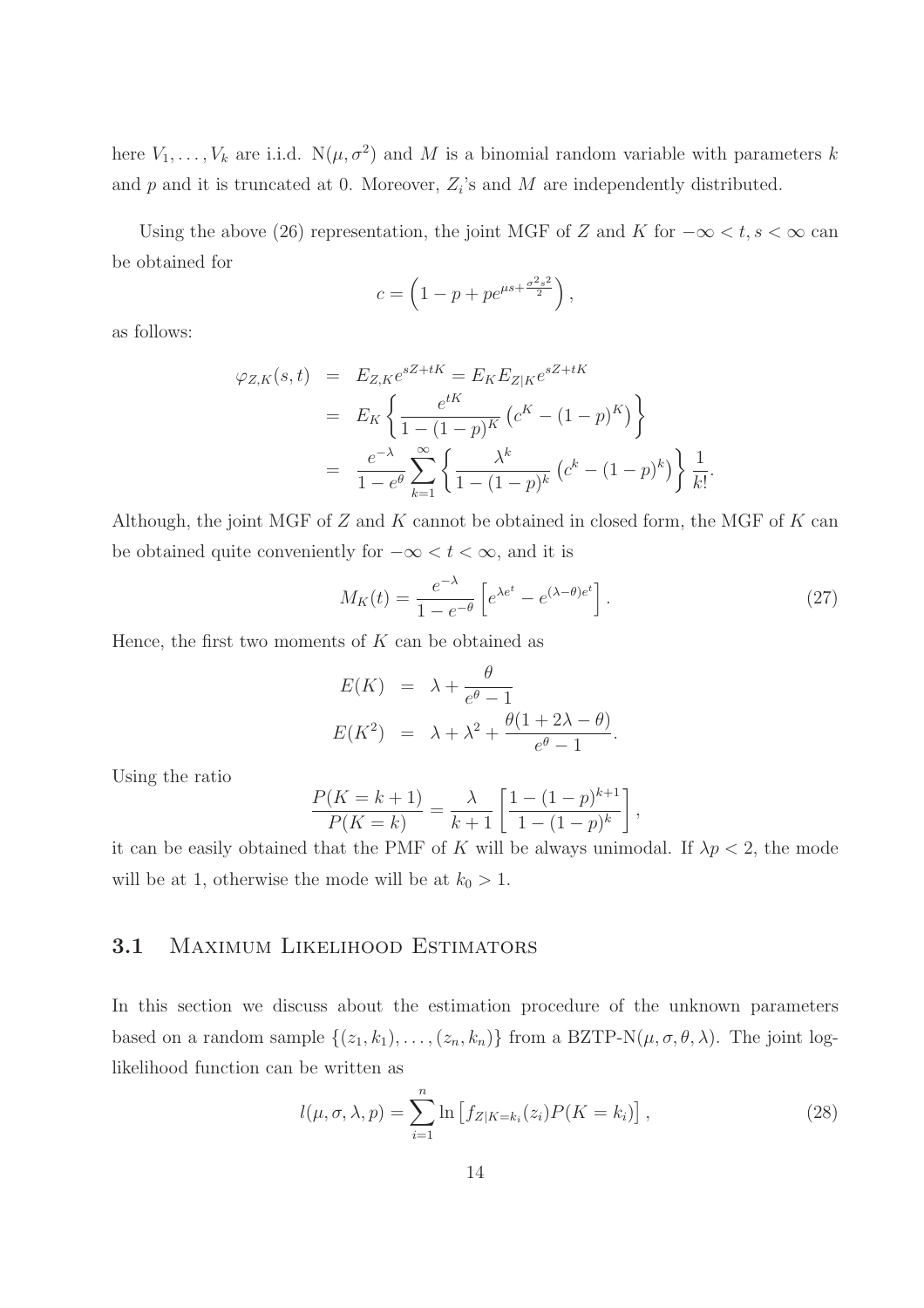where  $f_{Z|K=k_i}(z_i)$  and  $P(K=k_i)$  can be obtained (23) and (25), respectively. The MLEs of the unknown parameters can be obtained by maximizing the right hand side of (28) with respect to the unknown parameters. They have to be obtained by solving a four dimensional optimization problem.

In this case also we propose to use EM type algorithm to avoid solving a four dimensional optimization problem. The basic idea of the proposed EM type algorithm comes from the following observations. Suppose  $\{(z_1, k_1, m_1), \ldots, (z_n, k_n, m_n)\}\$ is a random sample of size n from  $(Z, K, M)$ . Here Z, K and M are same as defined before. Note that in this case

$$
\{Z|K=k, M=m\} \sim \mathcal{N}(m\mu, m\sigma^2),\tag{29}
$$

$$
P(M=m|K=k) = \frac{1}{1-(1-p)^k} {k \choose m} p^m (1-p)^{k-m}; \quad m=1,\ldots,k,
$$
 (30)

$$
P(K = k) = \frac{1}{1 - e^{-\lambda}} \frac{e^{-\lambda} \lambda^k}{k!}; \quad k = 1, 2, ....
$$
 (31)

Therefore, in practice we only observe  $\{(z_1, k_1), \ldots, (z_n, k_n)\}\$ , and  $m_1, \ldots, m_n$  are missing. We propose to use the EM type algorithm to compute the MLEs of the unknown parameters. Suppose  $\Theta^{(k)} = (\mu^{(k)}, \sigma^{(k)}, \lambda^{(k)}, p^{(k)})$  denotes the estimate of the unknown parameter vector and  $m_i^{(k)}$  denotes the missing value of  $m_i$  for  $i = 1, \ldots, n$ , at the k-th stage of the EM type algorithm. Then at the 'E'-step of the EM type algorithm, the 'pseudo' log-likelihood function at the k-th iterate can be written without the additive constant as

$$
l_{pseudo}(\Theta|\Theta^{(k)}) = -n \ln \sigma - \frac{1}{2\sigma^2} \sum_{i=1}^n \frac{1}{m_i^{(k)}} (z_i - m_i^{(k)}\mu)^2 + \left(\sum_{i=1}^n m_i^{(k)}\right) \ln p - n \ln(1 - e^{-\lambda}) + \left(\sum_{i=1}^n (k_i - m_i^{(k)})\right) \ln(1 - p) - \sum_{i=1}^n \ln(1 - (1 - p)^{k_i}) - n\lambda + \left(\sum_{i=1}^n k_i\right) \ln \lambda.
$$
\n(32)

Here

$$
m_i^{(k)} = \arg \max_m P(M = m | K = k_i, p^{(k)}),
$$

same as before. Now at the 'M'-step of the EM type algorithm, we need to maximize the 'pseudo' log-likelihood function to obtain  $\Theta^{(k+1)}$ . Note that  $\mu^{(k+1)}$  and  $\sigma^{(k+1)}$  can be obtained same as in (15) with  $y_i$ 's are replaced by  $z_i$ 's. Moreover,  $p^{(k+1)}$  can be obtained as the solution of the non-linear equation

$$
\left(\sum_{i=1}^{n} m_i^{(k)}\right) \frac{1}{p} - \left(\sum_{i=1}^{n} (k_i - m_i^{(k)})\right) \frac{1}{1-p} - \sum_{i=1}^{n} \frac{k_i (1-p)^{k_i - 1}}{1 - (1-p)^{k_i}} = 0,
$$
\n(33)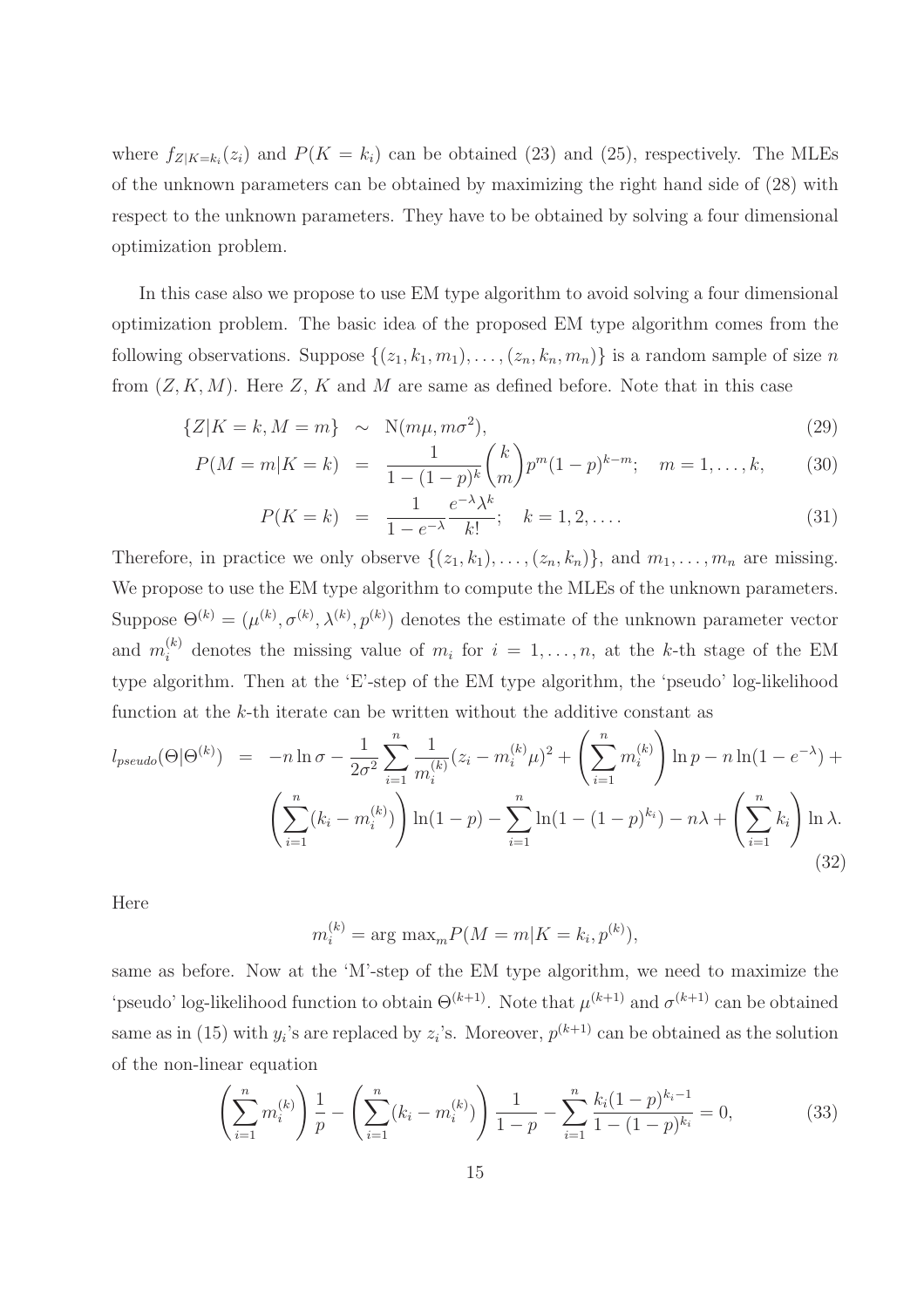and  $\lambda^{(k+1)}$  can be obtained as the solution of

$$
-\frac{ne^{-\lambda}}{1-e^{-\lambda}} + \frac{1}{\lambda} \left(\sum_{i=1}^{n} k_i\right) - n = 0.
$$
 (34)

In this case also at the last step of the EM type algorithm using the method of Louis [14] we can obtain approximate confidence intervals of the unknown parameters. Below we provide the observed Fisher information matrix which can be used to obtain the approximate confidence intervals of the unknown parameters. The observed Fisher information matrix can be written in the following form:

$$
\mathbf{I}_{obs} = \mathbf{B} - \mathbf{S}\mathbf{S}^T.
$$

Here  $\mathbf{B} = ((b_{ij}))$  is the Hessian matrix and  $\mathbf{S} = ((s_i))$  is the gradient vector of the 'pseudo' log-likelihood function, i.e.

$$
\mathbf{B} = \begin{bmatrix} \frac{\partial^2 l_c}{\partial \mu^2} & \frac{\partial^2 l_c}{\partial \mu \partial \sigma} & \frac{\partial^2 l_c}{\partial \mu \partial \lambda} & \frac{\partial^2 l_c}{\partial \mu \partial p} \\ \frac{\partial^2 l_c}{\partial \sigma \partial \mu} & \frac{\partial^2 l_c}{\partial \sigma^2} & \frac{\partial^2 l_c}{\partial \sigma \partial \lambda} & \frac{\partial^2 l_c}{\partial \sigma \partial p} \\ \frac{\partial^2 l_c}{\partial \lambda \partial \mu} & \frac{\partial^2 l_c}{\partial \lambda \partial \sigma} & \frac{\partial^2 l_c}{\partial \lambda^2} & \frac{\partial^2 l_c}{\partial \lambda \partial p} \\ \frac{\partial^2 l_c}{\partial p \partial \mu} & \frac{\partial^2 l_c}{\partial p \partial \sigma} & \frac{\partial^2 l_c}{\partial p \partial \lambda} & \frac{\partial^2 l_c}{\partial p^2} \end{bmatrix}, \quad \mathbf{S} = \begin{bmatrix} \frac{\partial l_c}{\partial \mu} & \frac{\partial l_c}{\partial \sigma} & \frac{\partial l_c}{\partial \lambda} & \frac{\partial l_c}{\partial p} \end{bmatrix}^T,
$$

$$
l_c(\mu, \sigma, \lambda, p) = -n \ln \sigma - \frac{1}{2\sigma^2} \sum_{i=1}^n \frac{1}{m_i} (z_i - m_i \mu)^2 + \left(\sum_{i=1}^n m_i\right) \ln p - n \ln(1 - e^{-\lambda}) + \left(\sum_{i=1}^n (k_i - m_i)\right) \ln(1 - p) - \sum_{i=1}^n \ln(1 - (1 - p)^{k_i}) - n\lambda + \left(\sum_{i=1}^n k_i\right) \ln \lambda.
$$
\n(35)

and

$$
\frac{\partial^2 l_c}{\partial \mu^2} = -\frac{1}{\sigma^2} \sum_{i=1}^n m_i, \quad \frac{\partial^2 l_c}{\partial \mu \partial \sigma} = -\frac{2}{\sigma^3} \sum_{i=1}^n (y_i - m_i \mu), \quad \frac{\partial^2 l_c}{\partial \mu \partial \lambda} = 0, \quad \frac{\partial^2 l_c}{\partial \mu \partial \rho} = 0,
$$
  

$$
\frac{\partial^2 l_c}{\partial \sigma^2} = \frac{n}{\sigma^2} - \frac{3}{\sigma^4} \sum_{i=1}^n \frac{1}{m_i} (y_i - m_i \mu)^2, \quad \frac{\partial^2 l_c}{\partial \sigma \partial \lambda} = 0, \quad \frac{\partial^2 l_c}{\partial \sigma \partial \rho} = 0,
$$
  

$$
\frac{\partial^2 l_c}{\partial \lambda^2} = -\frac{\sum_{i=1}^n k_i}{\lambda^2} + \frac{n e^{-\lambda}}{(1 - e^{-\lambda})^2},
$$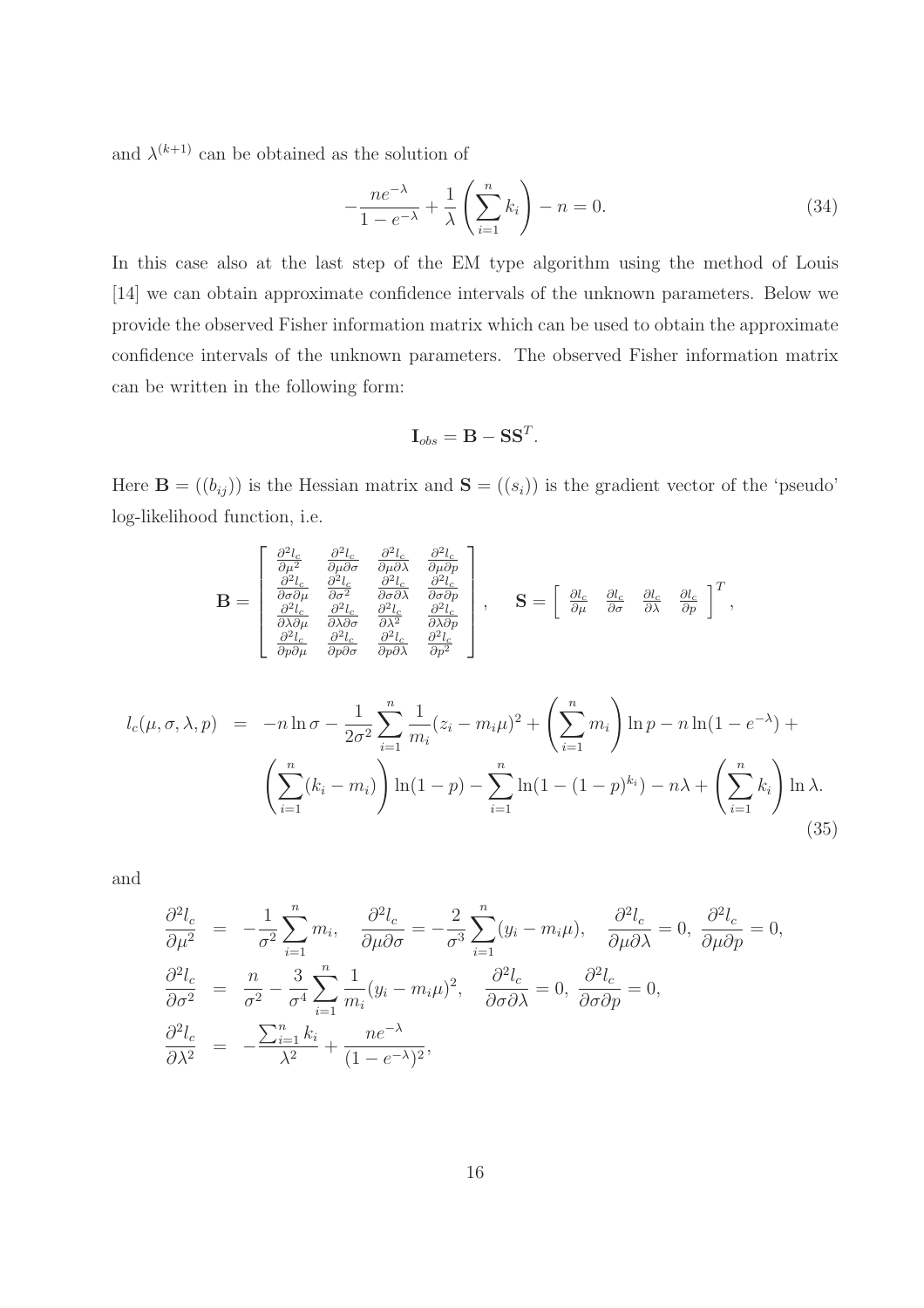$$
\frac{\partial^2 l_c}{\partial p^2} = -\frac{\sum_{i=1}^n m_i}{p^2} - \frac{\sum_{i=1}^n (k_i - m_i)}{(1 - p)^2} + \sum_{i=1}^n \frac{k_i [(k_i - 1)(1 - p)^{k_i - 2} + (1 - p)^{2k_i - 2}]}{[1 - (1 - p)^{k_i}]^2},
$$
  
\n
$$
\frac{\partial l_c}{\partial \mu} = \frac{1}{\sigma^2} \sum_{i=1}^n (y_i - m_i \mu), \quad \frac{\partial l_c}{\partial \sigma} = -\frac{n}{\sigma} + \frac{1}{\sigma^3} \sum_{i=1}^n \frac{1}{m_i} (y_i - m_i \mu)^2,
$$
  
\n
$$
\frac{\partial l_c}{\partial \lambda} = \frac{-ne^{-\lambda}}{1 - e^{-\lambda}} - n + \frac{\sum_{i=1}^n k_i}{\lambda},
$$
  
\n
$$
\frac{\partial l_c}{\partial p} = \frac{\sum_{i=1}^n m_i}{p} - \frac{\sum_{i=1}^n (k_i - m_i)}{1 - p} - \sum_{i=1}^n \frac{k_i (1 - p)^{k_i - 1}}{1 - (1 - p)^{k_i}}.
$$

From the above observed Fisher information matrix, the asymptotic confidence intervals of the unknown parameters can be obtained.

### 4 SIMULATION RESULTS

In this section we present some simulation results for different sample sizes and for different parameter values for the univariate ZTP-N and BZTP-N models to see how the proposed methods work in practice.

#### 4.1 ZTP-N MODEL

In this section we present some simulation results for the ZTP-N model. In this case for a given set of parameter values and for a given sample size, we first generate a random sample of size  $n$  from a ZTP-N model. Now for the given generated sample we obtain the maximum likelihood estimates of the unknown parameters based on the proposed EM type algorithm. In each case we stop the EM type algorithm, if the difference between the two successive estimates is less than 10−<sup>4</sup> , for all the three estimates. In all the cases the EM type algorithm converges within twenty iterations. We obtain the average estimates and the mean squared errors based on 1000 replications. The results are recorded in Tables 1 and 2. In both the cases we have kept  $\sigma$  and  $\lambda$  fixed, and we have changed  $\mu$ .

From the tables it is clear in all the cases as the sample sizes increase the biases and MSEs decrease. It seems the proposed EM type algorithm works quite well. It is observed that as  $\mu$  changes from zero to some non-zero number, the average estimates and the MSEs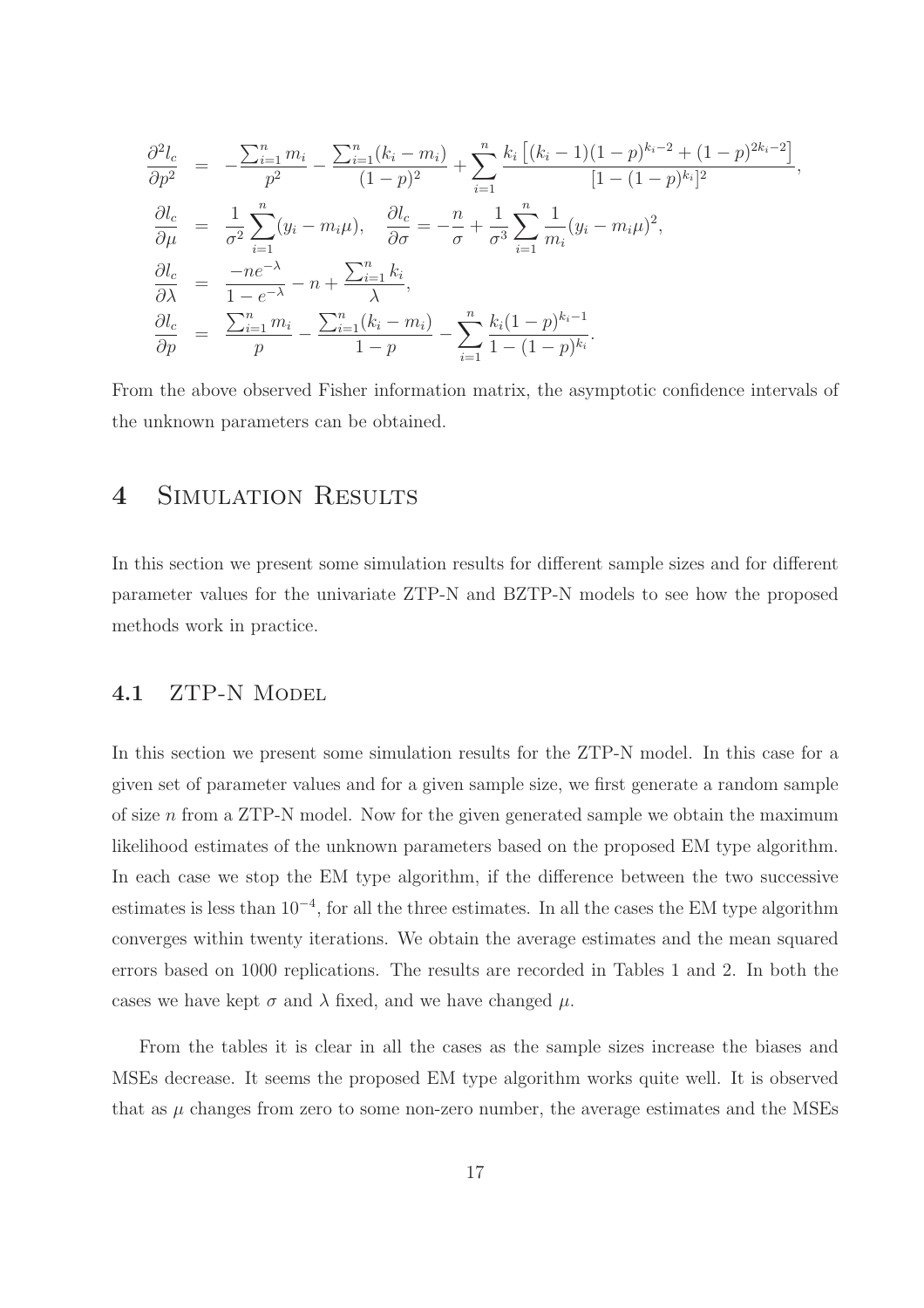Table 1: The average estimates and the mean squared errors (MSEs) of the MLEs for the ZTP-N model. In this case  $\mu = 0.0, \sigma^2 = 1.0$  and  $\lambda = 1.0$ 

| n   | $\mu$    | $\sigma^2$ | $\lambda$ |
|-----|----------|------------|-----------|
| 25  | 0.4123   | 1.6451     | 1.5481    |
|     | (0.1115) | (0.2654)   | (0.1565)  |
| 50  | 0.1132   | 1.2173     | 1.1324    |
|     | (0.0574) | (0.1143)   | (0.0784)  |
| 75  | 0.0254   | 1.0149     | 1.0715    |
|     | (0.0413) | (0.0845)   | (0.0539)  |
| 100 | 0.0117   | 1.0041     | 1.0156    |
|     | (0.0312) | (0.0665)   | (0.0401)  |

Table 2: The average estimates and the mean squared errors (MSEs) of the MLEs for the ZTP-N model. In this case  $\mu = 1.0, \sigma^2 = 1.0$  and  $\lambda = 1.0$ 

| $n\,$ | $\mu$    | $\sigma^2$ | $\lambda$ |
|-------|----------|------------|-----------|
| 25    | 1.5453   | 1.7216     | 1.7143    |
|       | (0.2541) | (0.3289)   | (0.2754)  |
| 50    | 1.2143   | 1.3549     | 1.1468    |
|       | (0.1352) | (0.1641)   | (0.1359)  |
| 75    | 1.1150   | 1.1248     | 1.0879    |
|       | (0.0812) | (0.1109)   | (0.0978)  |
| 100   | 1.0275   | 1.0143     | 1.0287    |
|       | (0.0558) | (0.0875)   | (0.0669)  |

increase for all the estimates.

#### 4.2 BZTP-N MODEL

In this section we present some simulation results for the BZTP-N model. In this case also for a given set of parameter values we have generated a random bivariate sample from the BZTP-N model and for the given generated data set we compute the MLEs based on the proposed EM type algorithm. We have used the same stopping criterion as the previous model. For the BZTP-N model, the EM type algorithm in all the cases converges within twenty five iterations. In each case we compute the average estimates and the MSEs based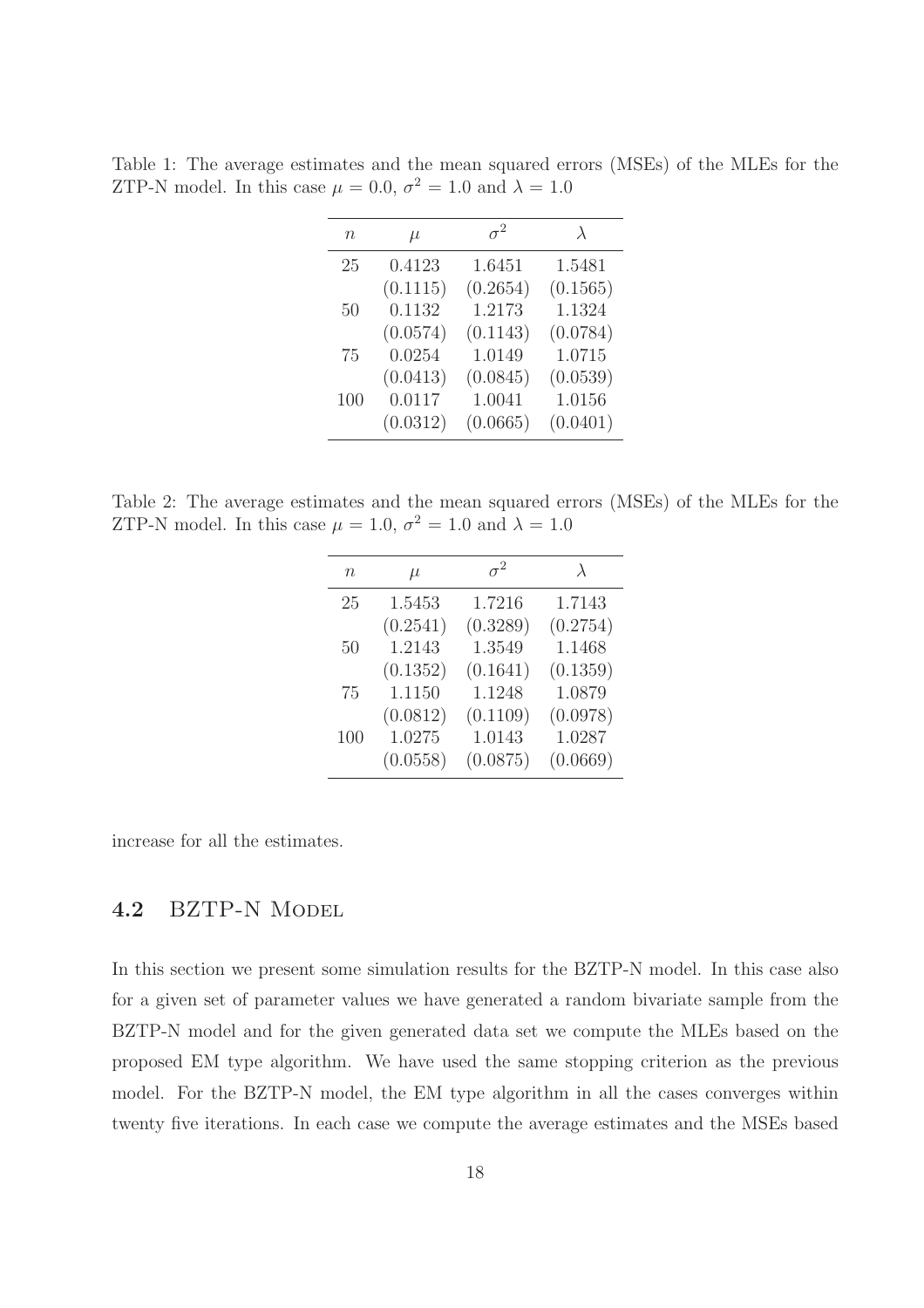on 1000 replications. The results are reported in Tables 3 - 4

| $\, n$ | $\mu$    | $\sigma^2$ |          | $\mathcal{p}$ |
|--------|----------|------------|----------|---------------|
| 25     | 0.4378   | 1.5712     | 1.6117   | 0.8212        |
|        | (0.1356) | (0.2736)   | (0.1693) | (0.0511)      |
| 50     | 0.1872   | 1.1423     | 1.1311   | 0.7914        |
|        | (0.0664) | (0.1318)   | (0.0887) | (0.0267)      |
| 75     | 0.0187   | 1.0278     | 1.0659   | 0.7638        |
|        | (0.0487) | (0.0921)   | (0.0569) | (0.0179)      |
| 100    | 0.0104   | 1.0031     | 1.0122   | 0.7535        |
|        | (0.0323) | (0.0614)   | (0.0399) | (0.0154)      |

Table 3: The average estimates and the mean squared errors (MSEs) of the MLEs for the BZTP-N model. In this case  $\mu = 0.0, \sigma^2 = 1.0, \lambda = 1.0, p = 0.75$ 

Table 4: The average estimates and the mean squared errors (MSEs) of the MLEs for the BZTP-N model. In this case  $\mu = 1.0, \sigma^2 = 1.0, \lambda = 1.0$  and  $p = 0.75$ 

| n   | $\mu$    | $\sigma^2$ | $\lambda$ | $\mathcal{p}$ |
|-----|----------|------------|-----------|---------------|
| 25  | 1.6133   | 1.7732     | 1.7578    | 0.8278        |
|     | (0.2466) | (0.3378)   | (0.2987)  | (0.0589)      |
| 50  | 1.2217   | 1.3443     | 1.1398    | 0.7878        |
|     | (0.1278) | (0.1715)   | (0.1469)  | (0.0295)      |
| 75  | 1.1156   | 1.1143     | 1.0781    | 0.7661        |
|     | (0.0823) | (0.1145)   | (0.0999)  | (0.0194)      |
| 100 | 1.0145   | 1.0121     | 1.0217    | 0.7512        |
|     | (0.0558) | (0.0875)   | (0.0669)  | (0.0142)      |

In this case also it is observed that the proposed EM type algorithm works quite well. The biases and the MSEs decrease as the sample size increases. It verifies the consistency property of the MLEs.

### 5 Data Analysis

In this section we present the analysis of a data set to see the effectiveness of the proposed models. The data set represents the third party motor insurance for 1977 for one of seven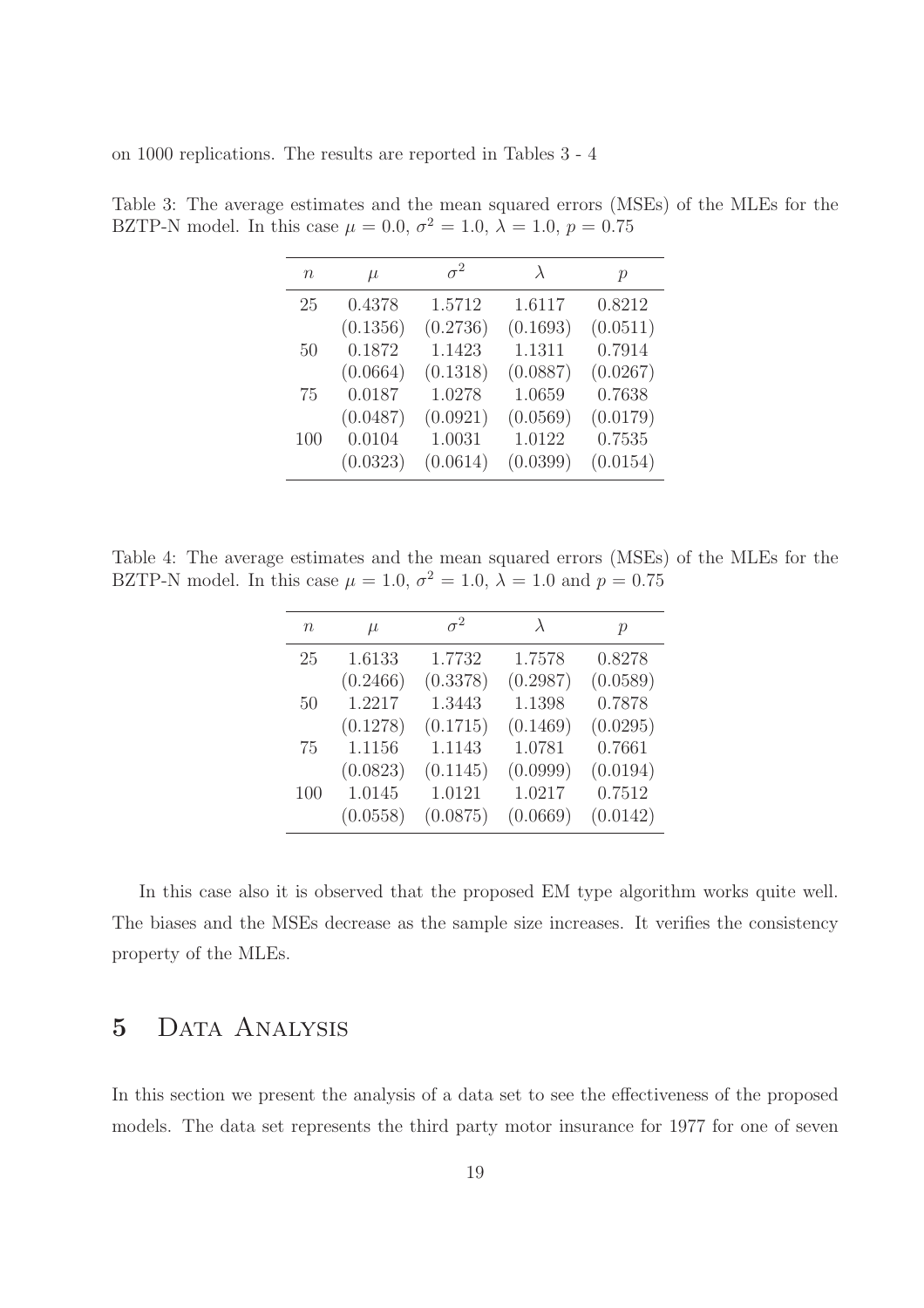geographical zones. The data represent the total amount paid by the insurance company and the total number claims received by the insurance company. The exact number of claims against which the payment has been made is not available. The data set is available in Andrews and Herzberg [1]. The amount here is in Swedish kroner (Skr). All the data points are divided by 10000 for computational purposes. It is not going to affect the inference procedure. The data set is presented in Table 5.

| Ζ<br>K | 20.871<br>5 | 48.767      | 6.560<br>$\overline{2}$ | 50.908<br>6 | 4.399<br>3  | 14.788 48.713 52.076<br>6 |       | 9           | - 13.161 |
|--------|-------------|-------------|-------------------------|-------------|-------------|---------------------------|-------|-------------|----------|
| Z<br>K | 27.919      | -103.910 -  | 38.065<br>4             | 14.620<br>6 | 40.258<br>5 | 20.011 4.496<br>3         | 3     | 12.268<br>4 | 6.279    |
| Z<br>К | 39.939<br>3 | 47.551<br>5 | 47.589                  | 40.634<br>3 | 6           | 50.067 55.603<br>8        | 2.802 | 15.193      | 11.839   |
| Ζ<br>K | 77.588      | 14.084<br>6 | 2.059<br>5.             |             |             |                           |       |             |          |

Table 5: Aggregate payments by third party motor insurance for Sweden in 1977

Before progressing further first we provide some basic statistics of the observed value of Z, it is presented in Table 6

Table 6: Basic statistics of the payments

|        | Mean Stand. Dev. Median | $Q_1$                | $Q_3$ |
|--------|-------------------------|----------------------|-------|
| 31.100 | 24.062                  | 23.965 12.053 48.739 |       |

It is clear from the basic statistics of the payment data that the payment data is skewed. We try to fit BZTP-N distribution to the bivariate data set. We have used the EM type algorithm to compute the MLEs of the unknown parameters. We obtain the following estimates of  $\mu$ ,  $\lambda$ ,  $\sigma$  and  $p$  and the associated 95% confidence intervals. The corresponding log-likelihood (ll) value also has been reported below:

$$
\begin{aligned}\n\widehat{\mu} &= 10.971(\mp 2.413), & \widehat{\lambda} &= 4.861(\mp 0.761), & \widehat{\sigma} &= 8.039(\mp 1.786), & \widehat{p} &= 0.541(\mp 0.051) \\
\text{ll} &= -127.671\n\end{aligned}
$$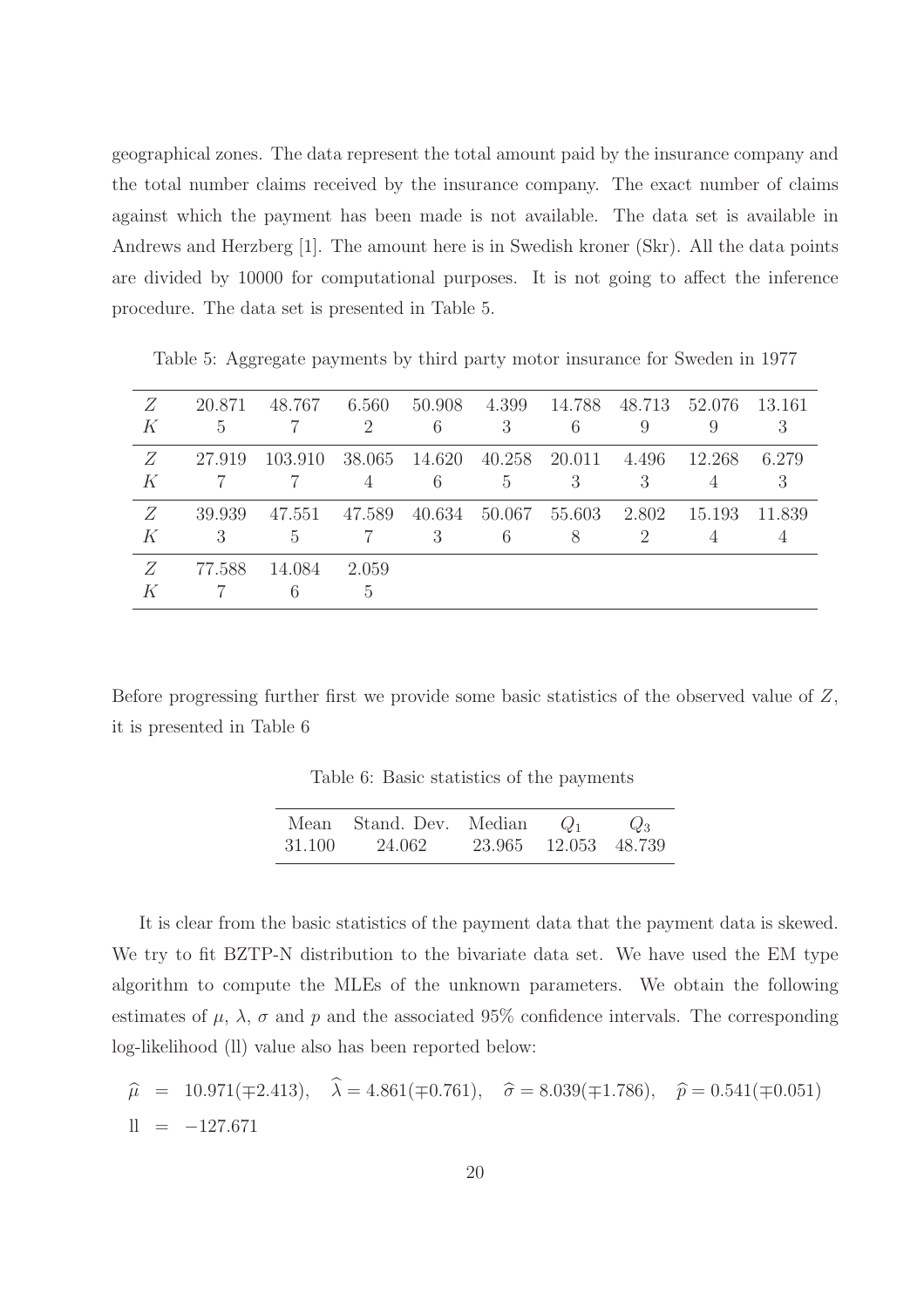We fit ZTP-N distribution to the univariate payment data set. We have used the EM type algorithm to compute the MLEs of the unknown parameters. We obtain the following estimates of  $\mu$ ,  $\theta$  and  $\sigma$ , and the associated 95% confidence intervals. The corresponding log-likelihood (ll) value also has been reported below:

$$
\hat{\mu} = 11.491(\pm 2.679), \quad \hat{\theta} = 2.468(\pm 0.479), \quad \hat{\sigma} = 8.481(\pm 1.878), \quad \text{ll} = -134.409.
$$

To verify whether the proposed EM type algorithm actually converges to the MLEs, we have performed extensive grid search method with a grid size 0.001, and it is observed that they match. Which ensures that the proposed EM type algorithm actually converges to the MLEs.

We fit the geometric skew normal (GSN) distribution to the univariate payment data set (see, Kundu (2014)). We have used the EM type algorithm to compute the MLEs of the unknown parameters. We obtain the following estimates of  $\mu$ ,  $p$  and  $\sigma$ , and the associated 95% confidence intervals. The corresponding log-likelihood (ll) value also has been reported below:

$$
\hat{\mu} = 8.116(\pm 1.213), \quad \hat{p} = 0.738(\pm 0.024), \quad \hat{\sigma} = 4.873(\pm 0.656), \quad \text{ll} = -133.514
$$

We fit normal distribution to the univariate payment data set. We obtain the following estimates of  $\mu$ , and  $\sigma$ , and the associated 95% confidence intervals. The corresponding log-likelihood (ll) value also has been reported below:

$$
\hat{\mu} = 31.100(\pm 8.610), \quad \hat{\sigma} = 24.062(\pm 5.478), \quad \text{ll} = -137.909. \tag{36}
$$

We have also reported the Kolmogorov-Smirnov  $(K-S)$  distances of the empirical distribution function and the fitted distribution functions, the Akaike Information Criterion (AIC) and Bayesian Information Criterion (BIC) values for each case in Table 7. Based on the K-S distances and the associated  $p$  values it is clear that all the four models provide good fit the data set. Now comparing the AIC and BIC values we can conclude that BZTP-N distribution provides the best fit among these four models. In Figure 2 we have plotted the empirical survival function (ESF) and fitted survival functions for different models.

Now for the BZTP-N model we want to test the hypothesis

$$
H_0: p = 1, \quad vs. \quad H_1: p < 1.
$$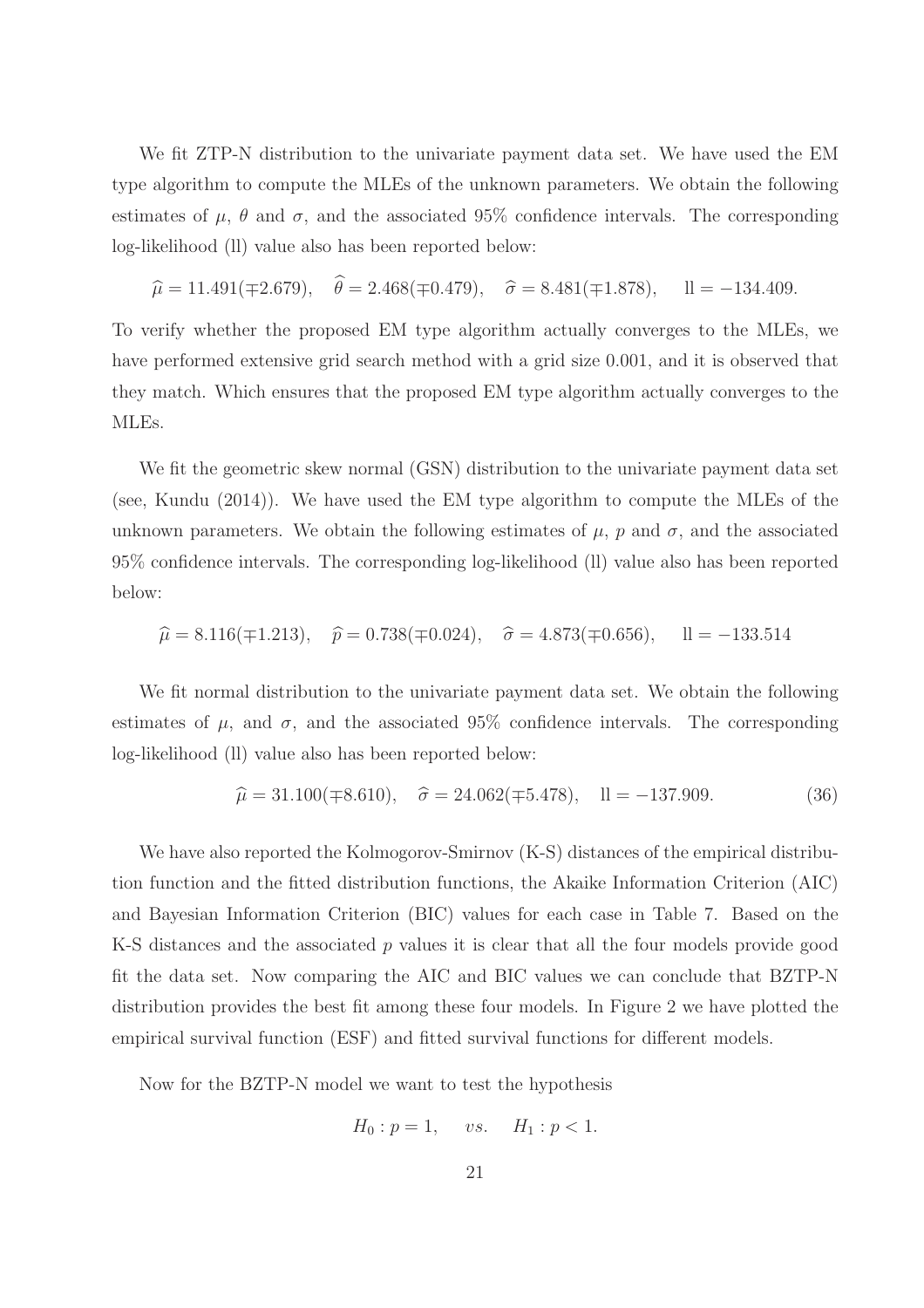|                                      |  | Model K-S p-value AIC BIC            |  |
|--------------------------------------|--|--------------------------------------|--|
| BZTP-N 0.1236 0.7435 263.342 268.947 |  |                                      |  |
|                                      |  | ZTP-N 0.1283 0.7067 274.818 279.022  |  |
| GSN                                  |  | 0.1289 0.7006 273.028 277.232        |  |
|                                      |  | Normal 0.1790 0.2912 279.818 282.620 |  |

Table 7: The goodness of fit tests for the motor insurance data set

Under the null hypothesis, the MLEs of the unknown parameters, and the corresponding log-likelihood value are provided below.

$$
\tilde{\mu} = 16.0887, \quad \tilde{\sigma} = 6.1383, \quad \tilde{\lambda} = 5.0335, \quad l_{H_0} = -132.121.
$$

Therefore, the test statistic in this case becomes  $-2(l_{H_0\cup H_1} - l_{H_0}) = 8.9$ . Since p-value  $< 10^{-6}$ , we reject the null hypothesis.

### 6 CONCLUSIONS

In this paper first we have proposed a new three-parameter model based on a random Poisson sum of normal random variables. It is observed that the proposed model has a very flexible PDFs. We have derived different properties of the model and proposed the inference procedures of the unknown parameters. We have further generalized it two dimensions with four parameters. It is observed that the proposed model has an interesting physical interpretations. We have proposed inference procedure of the bivariate model also. Based on the simulation experiments, it is observed that the EM type algorithm work quite well in practice. Further, we have analyzed one real life insurance data set and shown that the BZTP-N model is the best fitting model when compared to ZTP-N, GSN and normal models.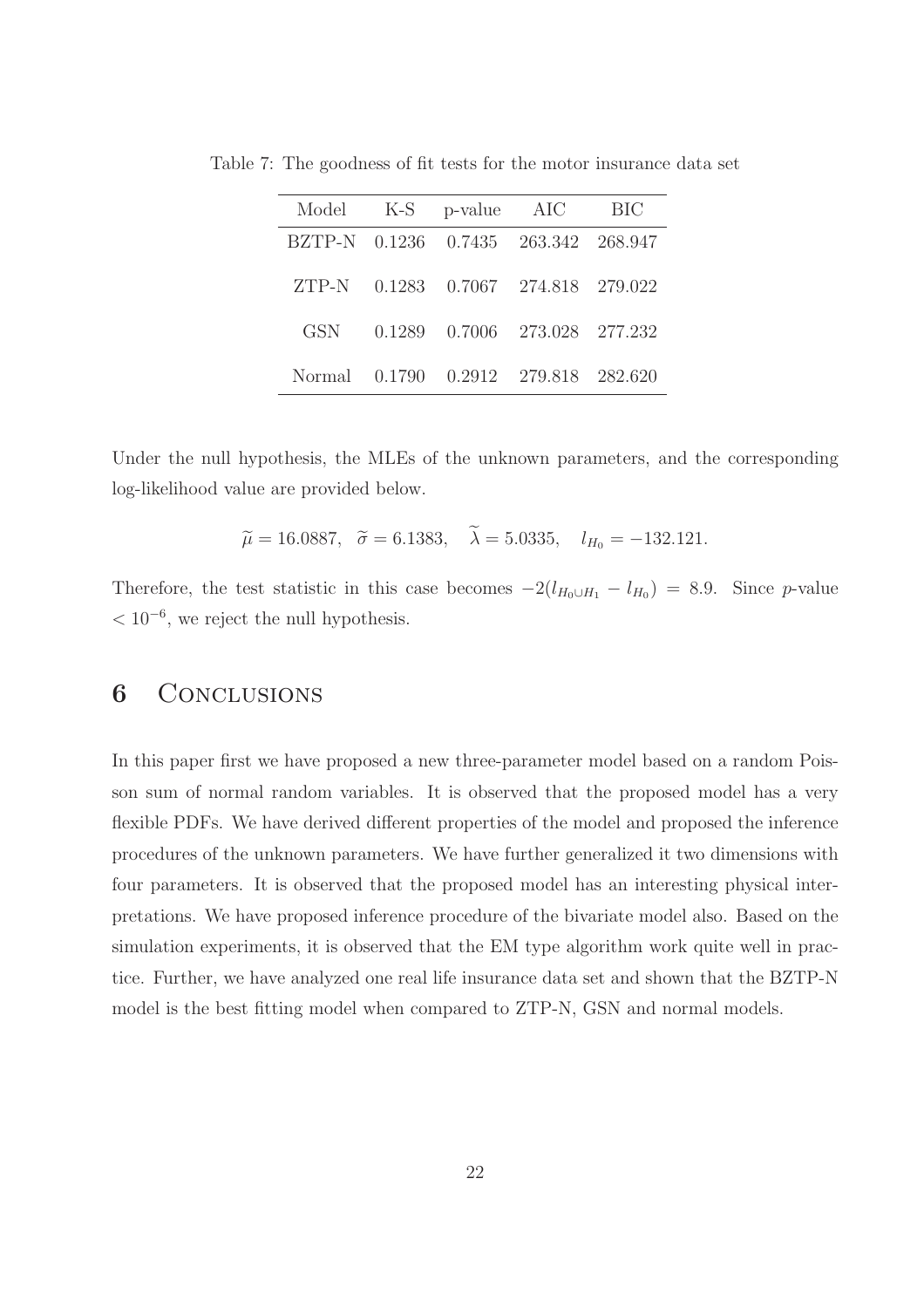

Figure 2: Empirical survival functions (ESF) and the fitted survival functions for different distributions: (a) Normal (b) GSN (c) ZTN-P (d) BZTN-P

### Acknowledgements:

The authors would like to thank unknown reviewers for their constructive suggestions which have helped us to improve the manuscript. Part of the work of the second author has been funded by a research grant from the Science and Engineering Research Board, Government of India.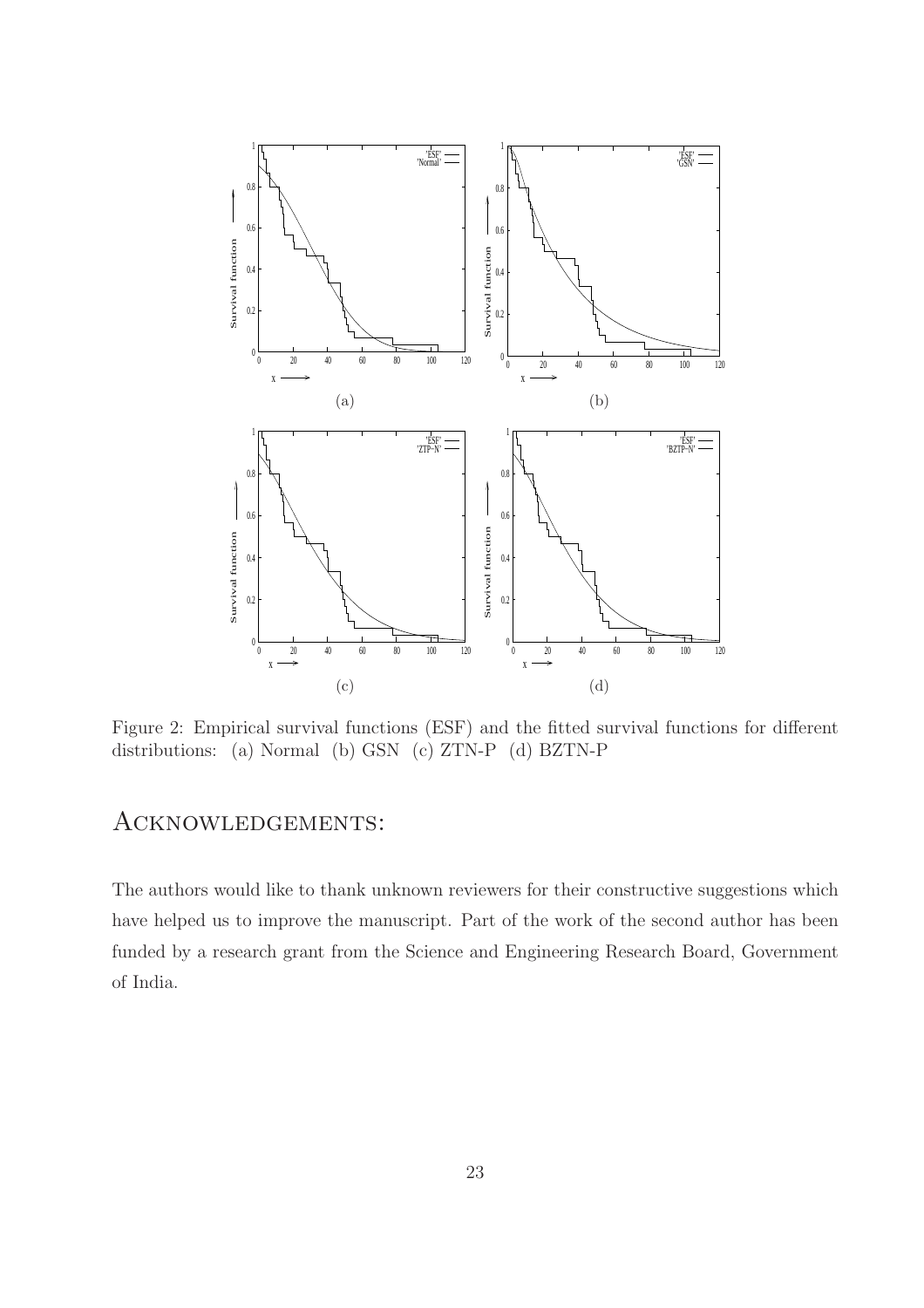### Appendix: Pseudo Codes

In this Appendix we have provided the pseudo codes of computing the EM type algorithm for ZTP-N and BZTP-N models.

### ZTP-N Model: Pseudo Code of the EM Algorithm

- Set J, an integer, denoting the maximum number of iterations allowed. It may be chosen 50. Set  $M$ , an integer, denoting the upperbound where the mode of a ZTP-N model can occur. It may be chosen 20. Set  $\epsilon$ , the tolerance limit, i.e. if the absolute difference between the two successive log-likelihood values is less than  $\epsilon$ , then we stop the iteration. It may be chosen  $\epsilon = 10^{-5}$ . Set sample size *n*.
- Read data vector  $\{y_1, \ldots, y_n\}$ .
- Set initial values of  $\mu$ ,  $\sigma$  and  $\theta$ , say  $\mu^{(1)}$ ,  $\sigma^{(1)}$  and  $\theta^{(1)}$ .
- DO  $k = 1:J$

DO  $i = 1:n$ Find  $m_i^{(k)} = \min\{m\} \in \{1, 2, \ldots\}$ , such that  $\frac{P(M^* = m + 1 | y_i, \mu^{(k)}, \sigma^{(k)}, \theta^{(k)})}{P(M^* = m | y_i, \mu^{(k)}, \sigma^{(k)}, \theta^{(k)})} < 1$ ENDDO Compute  $\mu^{(k+1)} = \frac{\sum_{i=1}^{n} y_i}{\sum_{i=1}^{n} y_i}$  $\frac{\sum_{i=1}^{n} y_i}{\sum_{i=1}^{n} m_i^{(k)}}, \quad \sigma^{(k+1)} = \sqrt{\frac{1}{n}}$  $\frac{1}{n}\sum_{i=1}^n$ 1  $\frac{1}{m_i^{(k)}}(y_i - m_i^{(k)}\mu^{(k)})^2$  and  $\theta^{(k+1)}$  as a solution of (17), by using bi-section method. Compute the log-likelihood function  $l(\mu^{(k+1)}, \sigma^{(k+1)}, \theta^{(k+1)})$ . If  $|l(\mu^{(k+1)}, \sigma^{(k+1)}, \theta^{(k+1)}) - l(\mu^{(k)}, \sigma^{(k)}, \theta^{(k)})| < \epsilon$ , stop the iteration, otherwise CONTINUE.

• ENDDO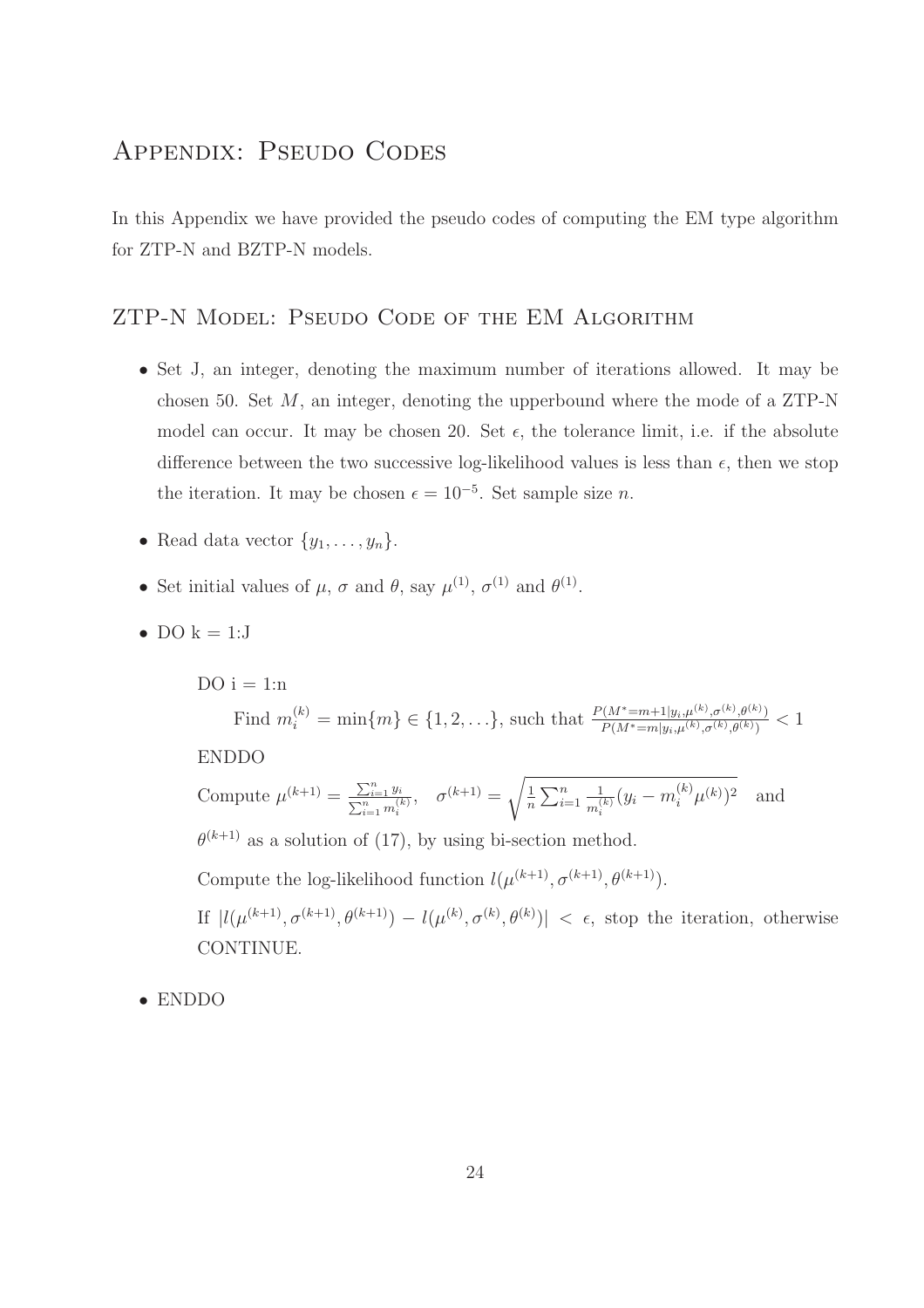### PSEUDO CODE OF FINDING THE MAXIMUM OF  $q(\theta)$ , USING THE BI-SECTION **METHOD**

- Set  $\epsilon$ , the tolerance limit, to indicate when to stop the iteration. We may choose  $\epsilon = 10^{-5}$ . Set N a large integer indicating the maximum number of iterations allowed. We may choose  $N = 1000$ .
- Choose  $\theta_1$  and  $\theta_2$ , such that  $g'(\theta_1) > 0$  and  $g'(\theta_2) < 0$ .
- DO ITER:  $= 1$ , N

If  $\theta_1 - \theta_2$  <  $\epsilon$ , stop the iteration. If  $g'((\theta_1 + \theta_2)/2) > 0$ , then set  $\theta_1 := (\theta_1 + \theta_2)/2$ , otherwise set  $\theta_2 := (\theta_1 + \theta_2)/2$ .

• ENDDO

#### BZTP-N MODEL: PSEUDO CODE OF THE EM ALGORITHM

- Set J, an integer, denoting the maximum number of iterations allowed. It may be chosen 50. Set  $L$ , an integer, denoting the upperbound where the mode of a BZTP-N model can occur. It may be chosen 20. Set  $\epsilon$ , the tolerance limit, i.e. if the absolute difference between the two successive log-likelihood values is less than  $\epsilon$ , then we stop the iteration. It may be chosen  $\epsilon = 10^{-5}$ . Set sample size *n*.
- Read data vector  $\{(z_1, k_1), \ldots, (z_n, k_n)\}.$
- Set initial values of  $\mu$ ,  $\sigma$ ,  $\lambda$  and  $p$ , say  $\mu$ <sup>(1)</sup>,  $\sigma$ <sup>(1)</sup>,  $\lambda$ <sup>(1)</sup> and  $p$ <sup>(1)</sup>.
- DO  $k = 1:J$

DO  $i = 1:n$ Find  $m_i^{(k)} = \min\{m\} \in \{1, 2, ...\}$ , such that  $\frac{P(M=m+1|K=k_i, p^{(k)})}{P(M=m|K=k_i, p^{(k)})}$  $\frac{P(M=m+1|K=k_i,p^{(k)})}{P(M=m|K=k_i,p^{(k)})} < 1$ ENDDO Compute  $\mu^{(k+1)} = \frac{\sum_{i=1}^{n} z_i}{\sum_{i=1}^{n} y_i}$  $\frac{\sum_{i=1}^{n} z_i}{\sum_{i=1}^{n} m_i^{(k)}}, \quad \sigma^{(k+1)} = \sqrt{\frac{1}{n}}$  $\frac{1}{n}\sum_{i=1}^n$ 1  $\frac{1}{m_i^{(k)}}(z_i - m_i^{(k)}\mu^{(k)})^2$  and  $p^{(k+1)}$  as a solution of (33), by using bi-section method.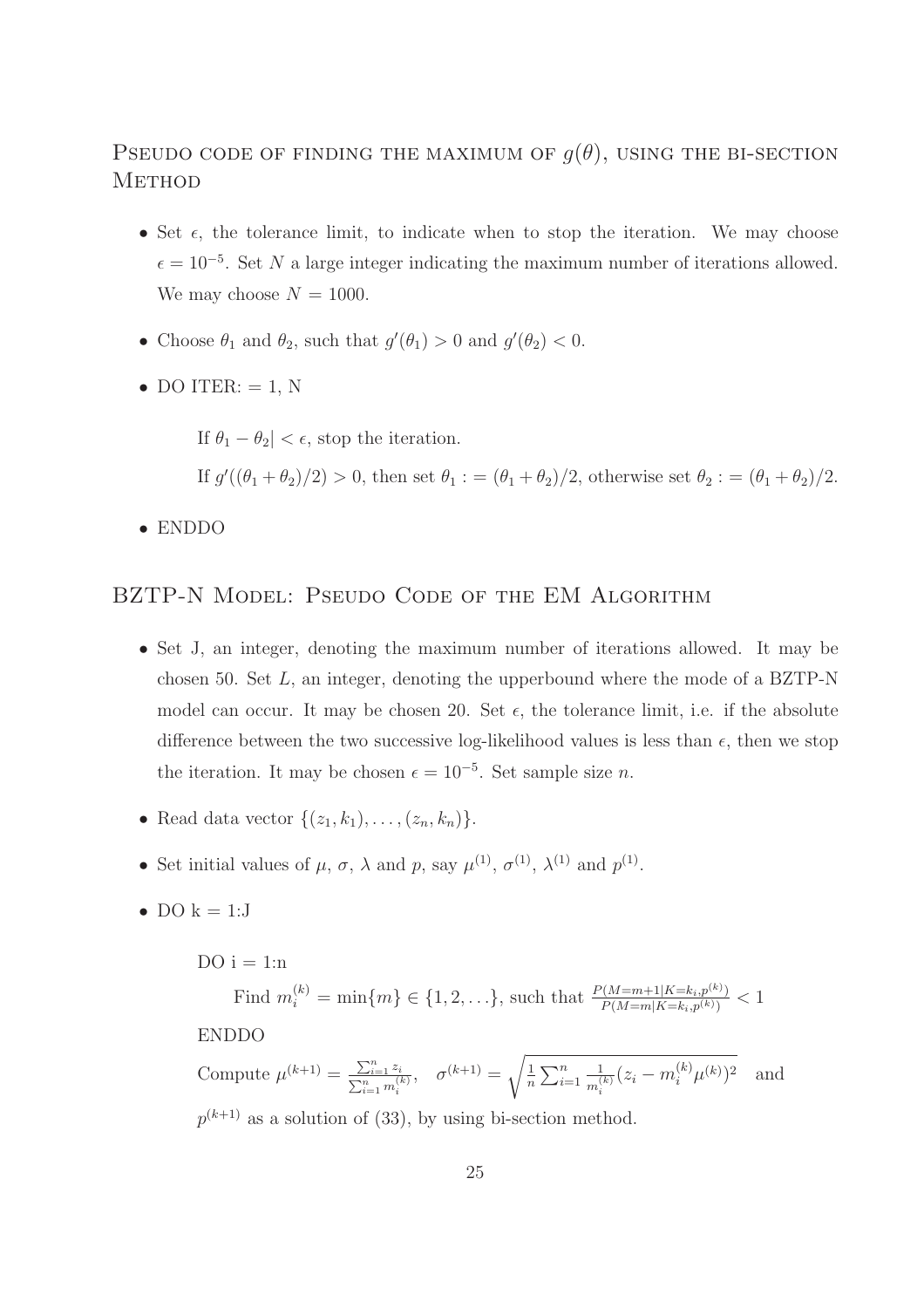$\lambda^{(k+1)}$  as a solution of (34), by using bi-section method.

Compute the log-likelihood function  $l(\mu^{(k+1)}, \sigma^{(k+1)}, p^{(k+1)}, \lambda^{(k+1)})$ .

If  $|l(\mu^{(k+1)}, \sigma^{(k+1)}, \mu^{(k+1)}, \lambda^{(k+1)}) - l(\mu^{(k)}, \sigma^{(k)}, \mu^{(k)}, \lambda^{(k)})| < \epsilon$ , stop the iteration, otherwise CONTINUE.

• ENDDO

### References

- [1] Andrews, D. F. and Herzberg, A. M. 1985. Data: A Collection of Problems from Many Fields for the Student and Research Worker. Springer-Verlag, New York.
- [2] Asgharzadeh, A., Esmaily, L., and Nadarajah, S. 2013. Approximate MLEs for the location and scale parameters of the skew logistic distribution. *Statistical Papers* 54(2): 391–411.
- [3] Asgharzadeh, A., Esmaily, L., and Nadarajah, S. 2016. Balakrishnan skew logistic distribution. Communications in Statistics- Theory and Methods 45(2): 444–464.
- [4] Azzalini, A. A. 1985. A Class of distributions which include the normal. Scandinavian Journal of Statistics 12: 171–178.
- [5] Azzalini, A. 2005. The skew-normal distribution and related multivariate families. Scandinavian Journal of Statistics 32: 159-200.
- [6] Barreto-Souza, W. 2012. The skew-normal distribution and related multivariate families. Scandinavian Journal of Statistics 109, 130-145.
- [7] Gupta, R.C. and Gupta, R.D. 2008. Analyzing skewed data by power normal model. Test 17: 197 - 210.
- [8] Jamalizadeh, A., Behboodian, J., Balakrishnan, N. 2008. A two-parameter generalized skew-normal distribution. Statistics & Probabability Letters 78: 1722-1726.
- [9] Johnson, N. L., Kotz, S. and Balakrishnan, N. 1995. Continuous Univariate Distribution, Vol. 1, John Wiely & Sons, New York, USA.